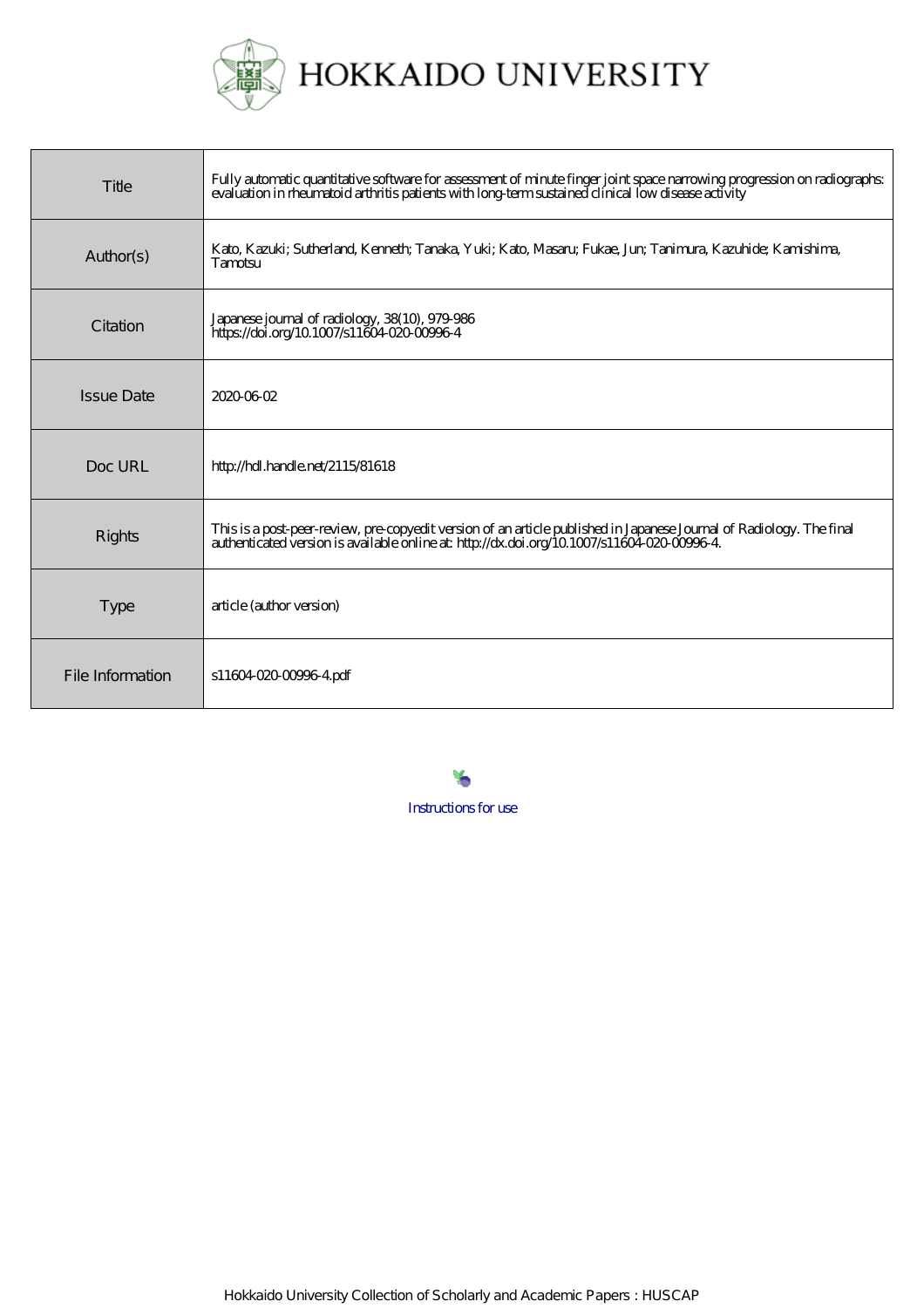Fully Automatic Quantitative Software for Assessment of Minute Finger Joint Space Narrowing Progression on Radiographs: Evaluation in Rheumatoid Arthritis Patients with long-term sustained clinical low disease activity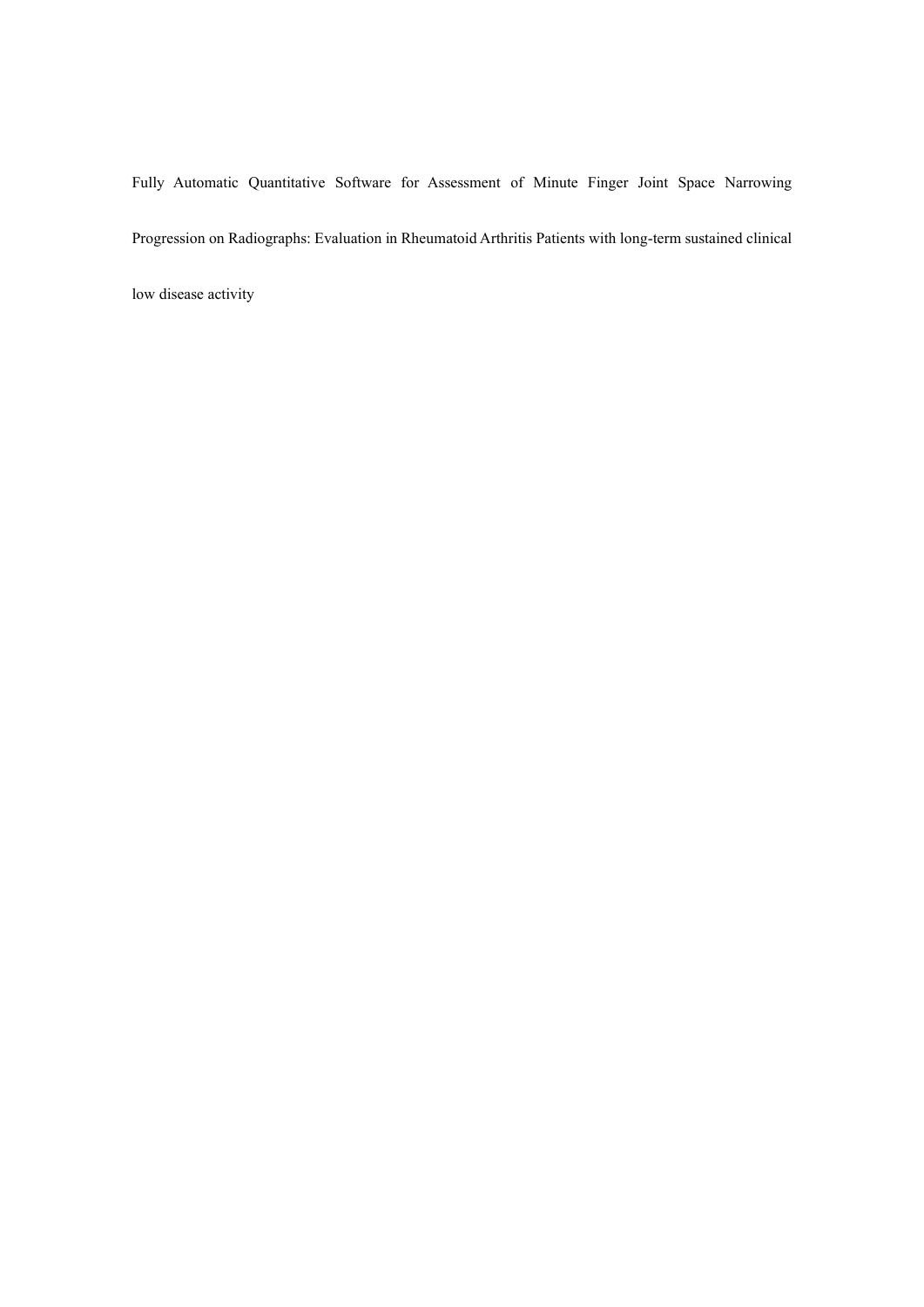### Abstract

Purpose: Rheumatoid arthritis (RA) causes joint space narrowing (JSN) as a form of joint destruction. We developed an automatic system that can detect joint locations and compute the joint space difference index (JSDI), which was defined as the chronological change in JSN between two radiographs. This study aims to evaluate the application of "machine vision" for radiographic image of the finger joints.

Materials and methods: Fifteen RA patients with long-term sustained clinical low disease activity were recruited. All patients underwent hand radiography and power Doppler ultrasonography (PDUS). The JSN was evaluated using the Genant-modified Sharp scoring (GSS) method and the automatic system. Synovial vascularity (SV) was assessed quantitatively using ultrasonography.

Results: There were no significant differences in the JSDI between the joints with JSN and those without JSN on GSS ( $p = 0.052$ ). The JSDI of the joints with SV was significantly higher than those without SV ( $p$ )  $= 0.043$ ). The JSDI of the no therapeutic response group was significantly higher than those of the response group ( $p < 0.001$ ).

Conclusion: Our software can automatically evaluate temporal changes of JSN, which might free rheumatologists / radiologists from the burden of scoring hand radiography.

## Secondary Abstract

We developed an automatic system that can detect joint locations and compute the joint space difference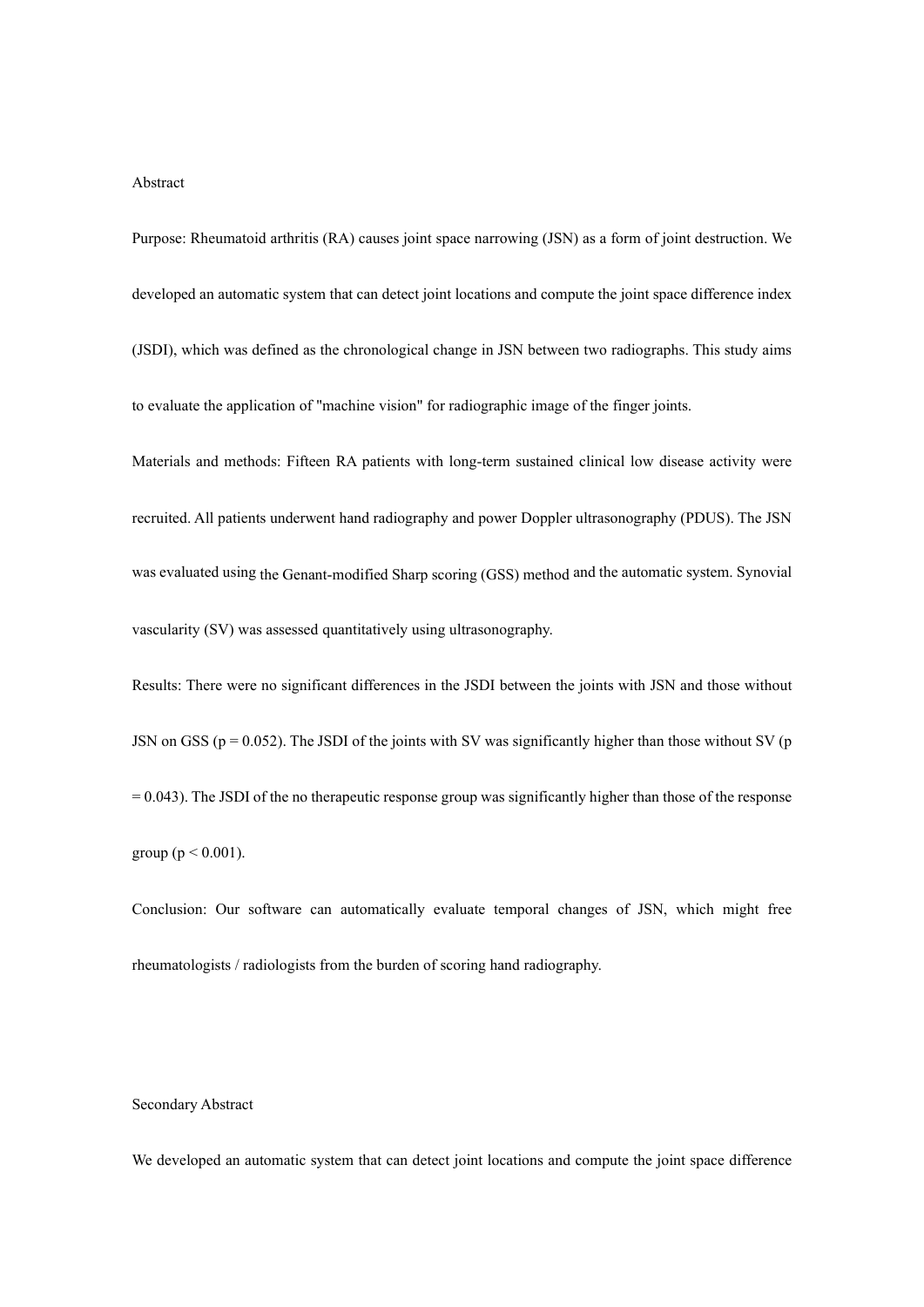index (JSDI), which was defined as the chronological change in JSN between two radiographs. Our software can automatically measure temporal changes of JSN.

Keywords: Rheumatoid arthritis; Radiography; Ultrasonography; Synovial vascularity; joint space narrowing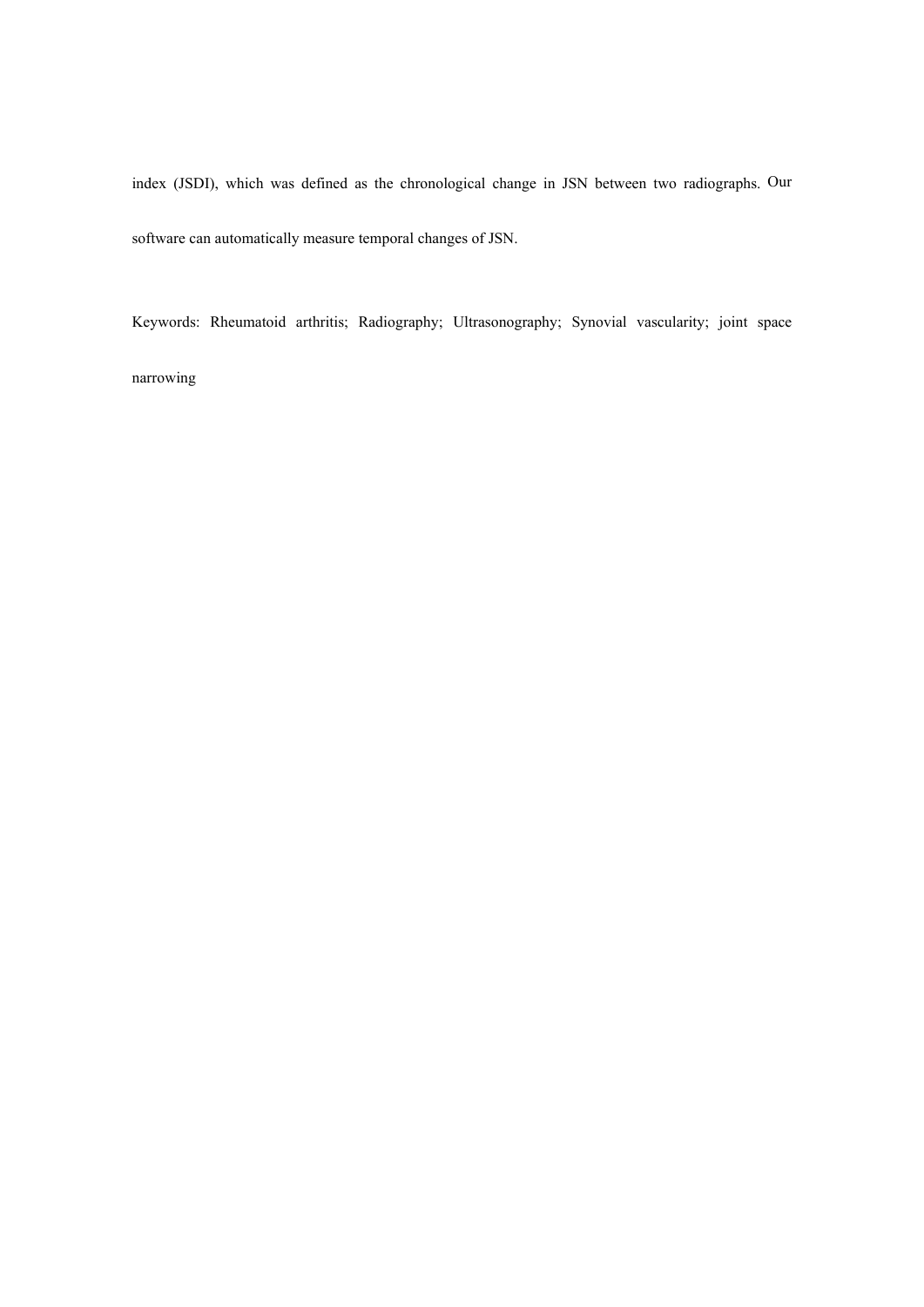### Introduction

Rheumatoid arthritis (RA) is one of the most common, chronic autoimmune diseases. Articular cartilage and bone are damaged by synovitis, resulting in joint space narrowing (JSN) and bone erosion (1-3). This is irreversible damage which progresses rapidly within a year of onset (4-6). Treatment of RA during the "window of opportunity," in which disease activity is lower with limited inflammatory cell infiltration and response to treatment is higher, is more likely to retard disease progression (7). Since around the turn of the 21st century, introduction of new therapeutics, including biological agents, have made it possible to achieve a significant level of low disease activity or remission within a certain period of time (8). Therefore, minute joint damage changes need to be detected in order to assess therapeutic effects (9).

Currently, radiography is the main tool for the diagnosis and monitoring of RA because of its wide availability, relatively low cost and high capability for imaging bones and joints. The Sharp/van der Heijde scoring method and the Genant-modified Sharp scoring (GSS) method, both of which score radiographic progression in RA, have been used as the gold standard in many clinical studies (10, 11). However, there are limitations in sensitivity and reproducibility, because these semi-quantitative methods are based on visual assessments by radiologists (12).

The automatic measurement of joint space width, which is able to identify joint space difference on the order of 1 mm or less and also reduces the time and energy required for analysis, has recently received much attention. Some studies have shown that joint margin delineation with a high success rate and joint space measurement produced highly sensitive and reproducible results. However, a false margin may be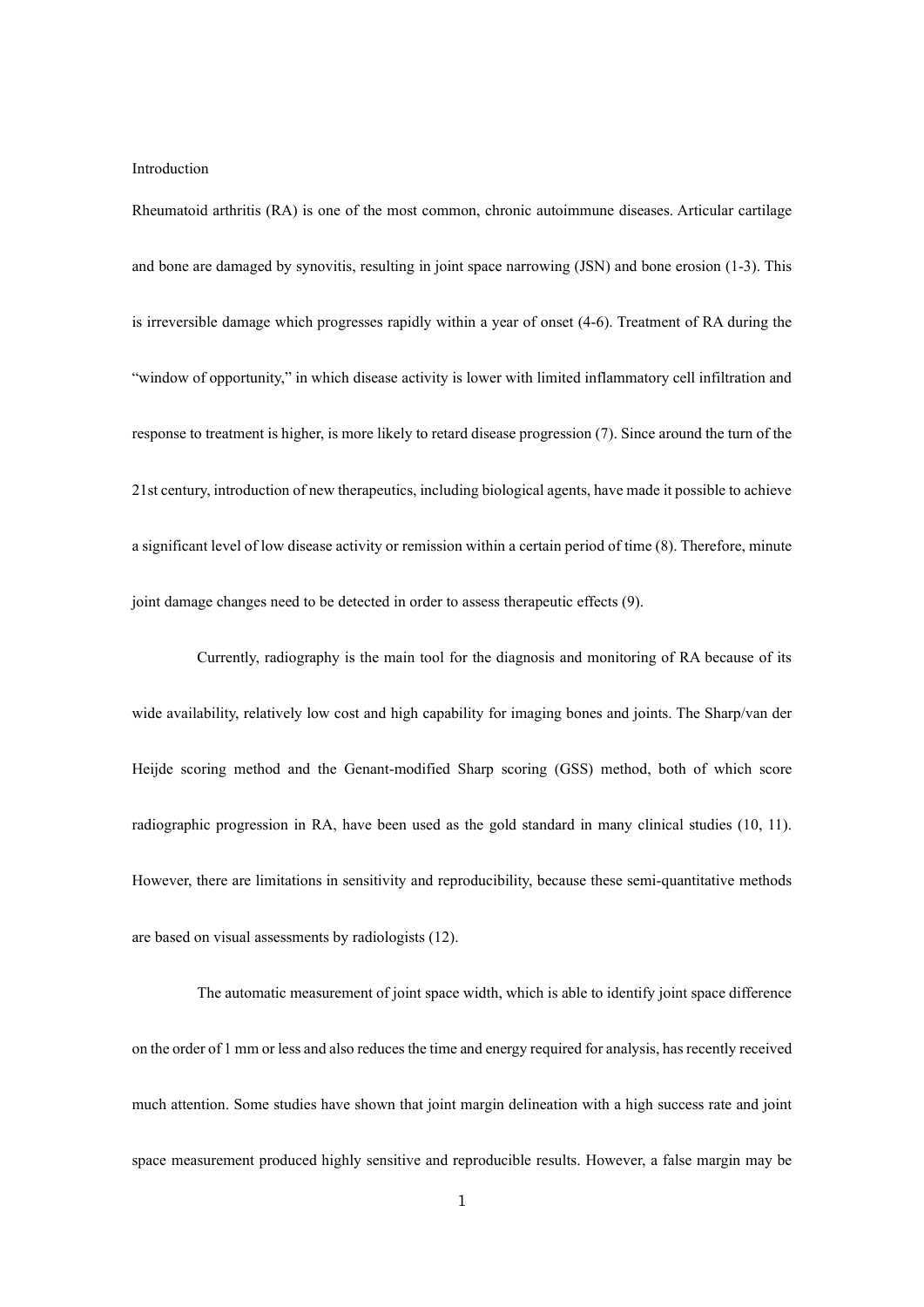projected over or under the true margin, due to the concave structure of the distal margin for the metacarpophalangeal (MCP) joint, sometimes causing failure of margin delineation (13-16). Moreover, most studies excluded the first joints from joint space analysis because of difficult margin delineation, caused by structural differences from other fingers and the oblique projection of the thumb (14, 15, 17).

In a study by Ichikawa et al. (18), software assessed the JSN without margin detection using the joint space narrowing index (JSDI), which was defined as the difference of pixel values between two radiographs applying a temporal subtraction technique. Although the software using JSDI demonstrated high accuracy beyond human eyes, even by a non-expert of imaging analysis, manual operations were needed such as image registration of the baseline and follow-up radiographs, and region of interest (ROI) placement (19-22).

In this paper, we developed an automatic system that can detect joint location of the finger joints, place ROIs in the joints, perform image registration, and compute the JSDI, which was compared with GSS. This application of "machine vision" for radiographic image was further validated using quantitative power Doppler sonography for synovial vascularity which precede the progression of local finger joint damage  $(23)$ .

Materials and Methods

Patients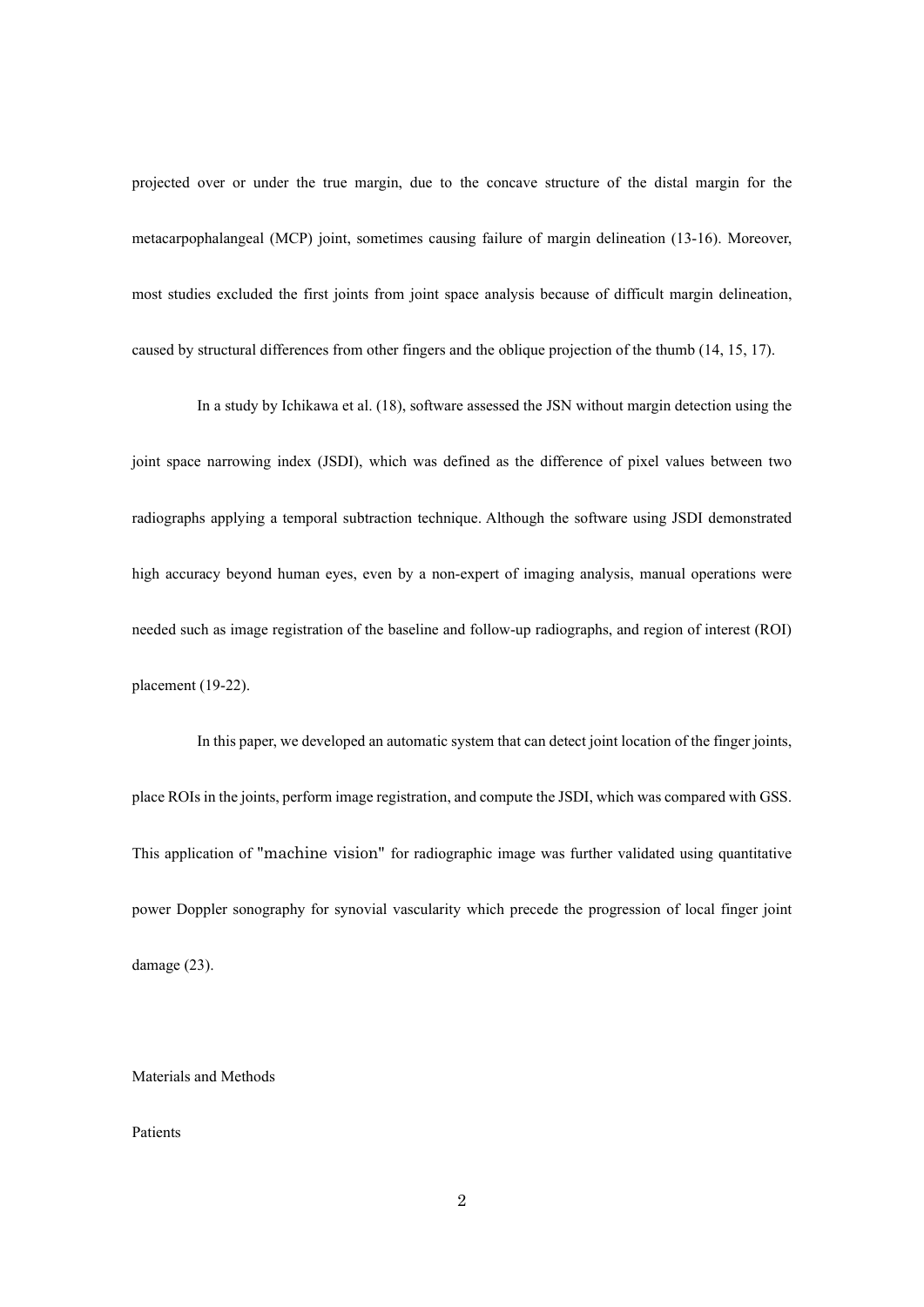Fifteen patients (2 men, 13 women) who fulfilled the 1987 American Rheumatism Association classification criteria for RA were recruited for this study. All patients had sustained long-term clinical low disease activity (disease activity score with 28 joints–erythrocyte sedimentation rate [DAS28-ESR] < 3.2). The median duration of disease and clinical low disease activity were 50 months (range 26-196) and 15 months (range 12-19), respectively. The treatments were carried out with non-biologic disease-modifying antirheumatic drugs (DMARDs) (methotrexate [MTX],  $n = 8$ ; MTX + tacrolimus,  $n = 3$ ) or with biological DMARDs (MTX + adalimumab,  $n = 1$ ; MTX + tocilizumab [TCZ],  $n = 2$ ; TCZ monotherapy,  $n = 1$ ). The subjects have been described previously (24). Clinical and laboratory characteristics of the patients at the baseline are shown in Table 1. The study was conducted in compliance with the Declaration of Helsinki and approved by the local ethics committee. Informed consent was obtained in the form of opt-out on the website.

## Radiography

Hand radiographs were obtained from patients at the baseline and at the 52nd week. All radiographs were taken in a posterior-anterior view by digital X-ray equipment (Radnext 32; Hitachi, Tokyo, Japan) under the following standard conditions: X-ray aluminum filter thickness =  $0.5$  mm; tube voltage =  $50$  kV; tube current = 100 mA; exposure time = 25 msec; film focus distance = 100 cm. The center of the X-ray beam was the MCP joint of the second finger. Radiographs were displayed as digital imaging and communications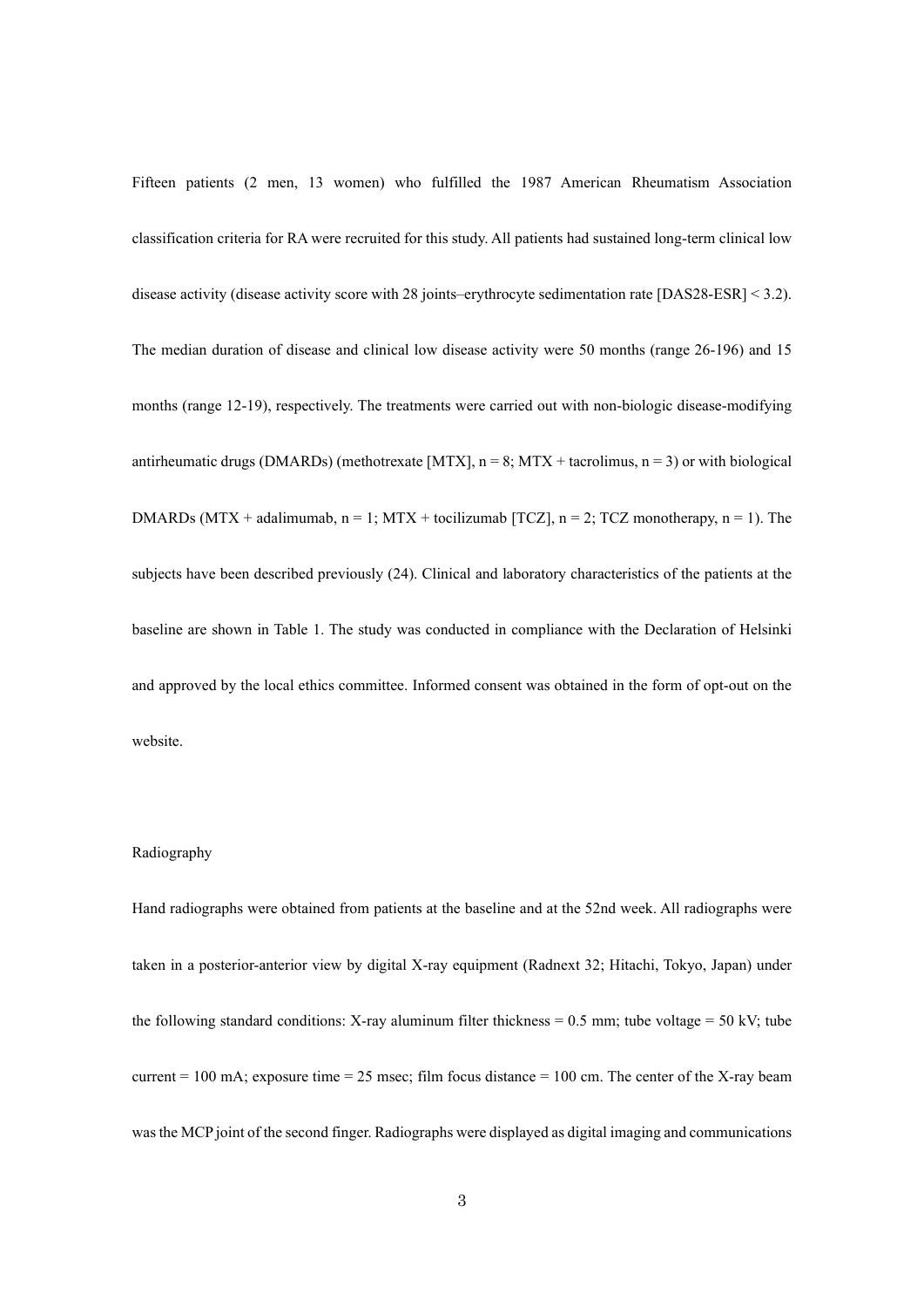in medicine (DICOM) images with 2010 by 1670 pixels, and a  $0.15 \times 0.15$  mm pixel size at 10-bit grayscale resolution.

The radiological progression of the finger joints from baseline to the 52nd week was examined according to the local JSN assessment of the GSS by a rheumatologist with more than 20 years of experience, who was blinded to other clinical information.

## Ultrasonography

Ultrasonography (US) was performed at the baseline and 8th, 20th and 52nd weeks by one of three US experts who specialized in musculoskeletal US, with experience in joint ultrasound for 12-18 years, who were blinded to other clinical information. The first through fifth MCP and second through fifth proximal interphalangeal (PIP) joints were scanned over the dorsal surface in the transverse with light skin pressure by a 13 MHz linear array transducer (Avius; Hitachi Aloka Medical, Ltd., Tokyo, Japan). The power Doppler setting was as follows: 1.3 kHz pulse repetition frequency, 75 dB dynamic range, medium persistence, medium frame rate, low wall filter, flow optimization: medium vain, and 1.3 kHz speed velocity.

The power Doppler ultrasonography images were used for quantitative assessment of synovial vascularity (SV). SV value was determined by counting the number of vascular flow pixels in the region of interest (ROI). A rectangular ROI with a size of 5 mm  $\times$  10 mm was located, in order to contain as many of the vascular flow pixels as possible.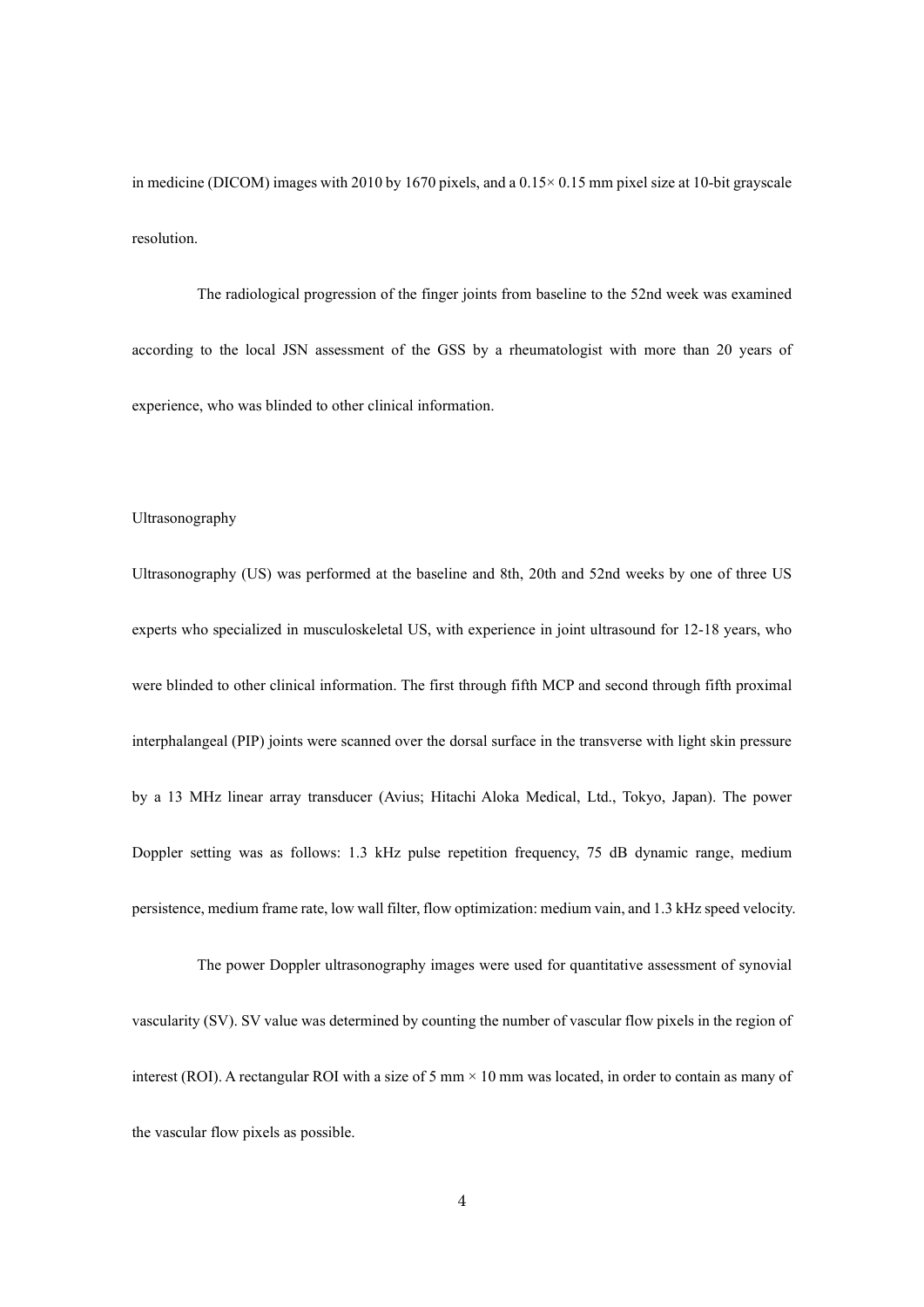### In-house software

An application was developed in-house to automatically locate each joint and compute the JSDI. The software uses the pattern matching module of Matrox Imaging Library (MIL) version 9.0, running on 64 bit Windows 7. Pattern matching is a method for locating a small model image within a larger target image. The MIL package computes the normalized grayscale correlation (NGC) between the model image and the target image at various candidate locations. Rotations can be optionally enabled. A pattern recognition score is computed from the NGC for several locations within the target and the location with the highest score is retuned by MIL. The pattern recognition score has a value from 0 to 100, with 100 indicating a perfect match. Efficiently computing the optimal position of the model within the target with the maximum pattern recognition score from a minimum number of candidate positions is a difficult programming challenge. That is why we chose to use a commercial library. The disadvantage is that a run-time license must be purchased from Matrox for each installation of the software.

Before the software can be used, models for each joint must be created for the left and right hand. This is a one-time setup process; the models can be used with all subsequent diagnostic images. A model consists of a bitmap of a hand and three ROIs specifying the hand, bone and joint regions (Figure 1). To create a new model, first open a typical baseline image. The typical image should be relatively disease-free so that the target joint is not severely damaged. A hand ROI is placed to specify the approximate left or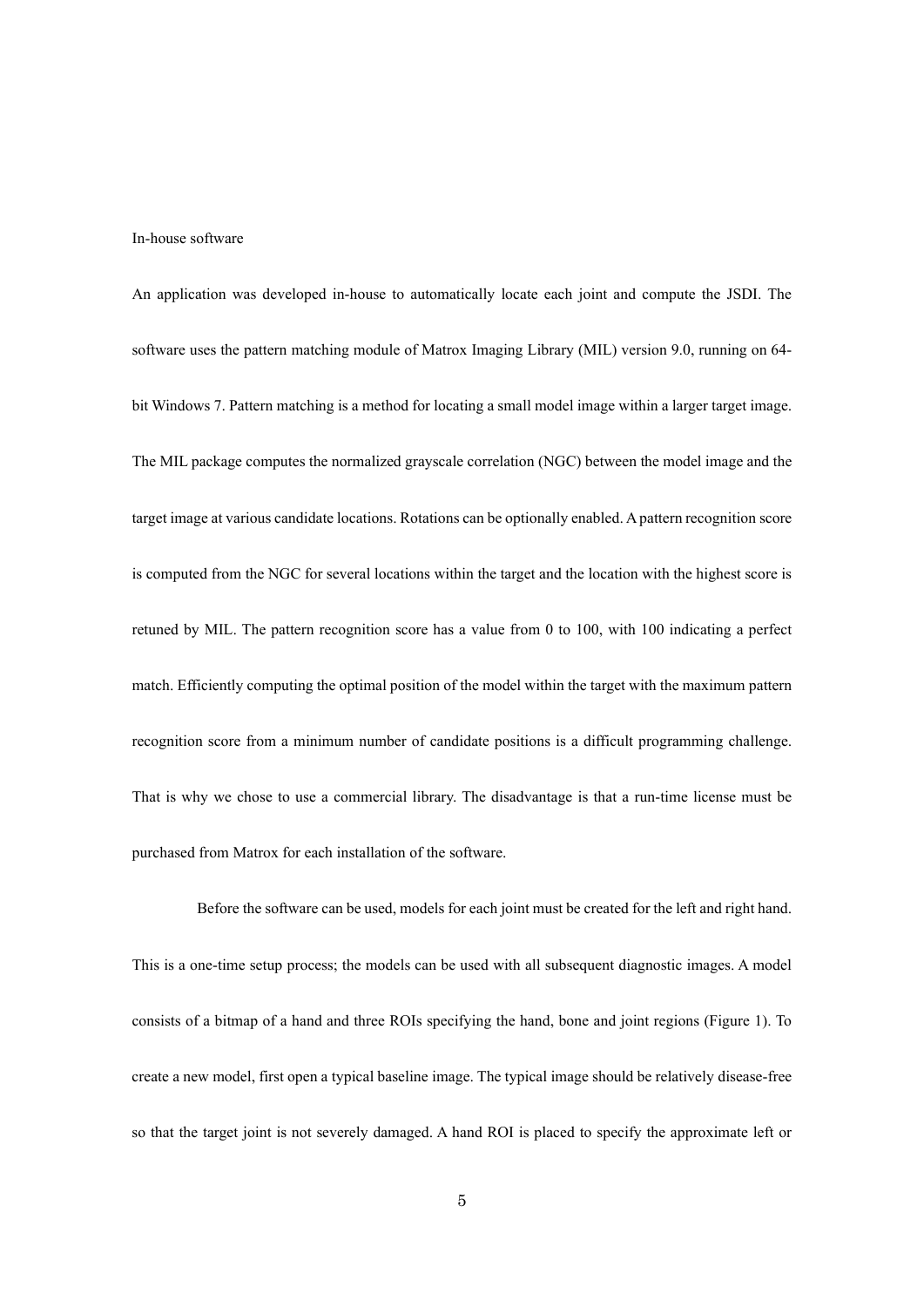right hand region. The size of the hand ROI should be large enough to include most of the finger bones. In our tests, the hand ROI size was 800 by 600 pixels. The hand ROI is used as a pattern match model to locate the general location of the left or right hand.

A second ROI specifies the bones containing the target joint. The bone ROI helps to prevent mistakes between adjacent fingers (to the left or right) and between MCP and PIP joints above or below. The bone ROI is used as a pattern search model within the region of the hand.

The user then specifies a third ROI, specifying the joint of interest. The size of the joint ROI was 80 by 20 pixels in our tests. The joint ROI can be rotated to match the angle of the joint. The joint ROI is searched for within the region of the bone ROI.

The bitmap of the hand ROI is saved in a TIFF file, along with the offset and size of the hand, bone and joint ROIs. A single model is saved for each joint for the left and right hand. To account for variations of anatomy (for example male and female), multiple models can be defined for each joint.

To compute the JSDI, the user first opens the baseline and follow-up hand radiographs. The user then specifies one or more joint models from a list of defined joints (MCP1-5, PIP1-5) for the left or right hand. Alternatively, the software can be operated in batch mode where all joints are processed sequentially, saving the results in a CSV file. The software first automatically determines the approximate location of the base image hand region using the hand model bitmap read from the TIFF file. If multiple models for a single joint were specified, the bitmap with the highest pattern matching score is used. The baseline target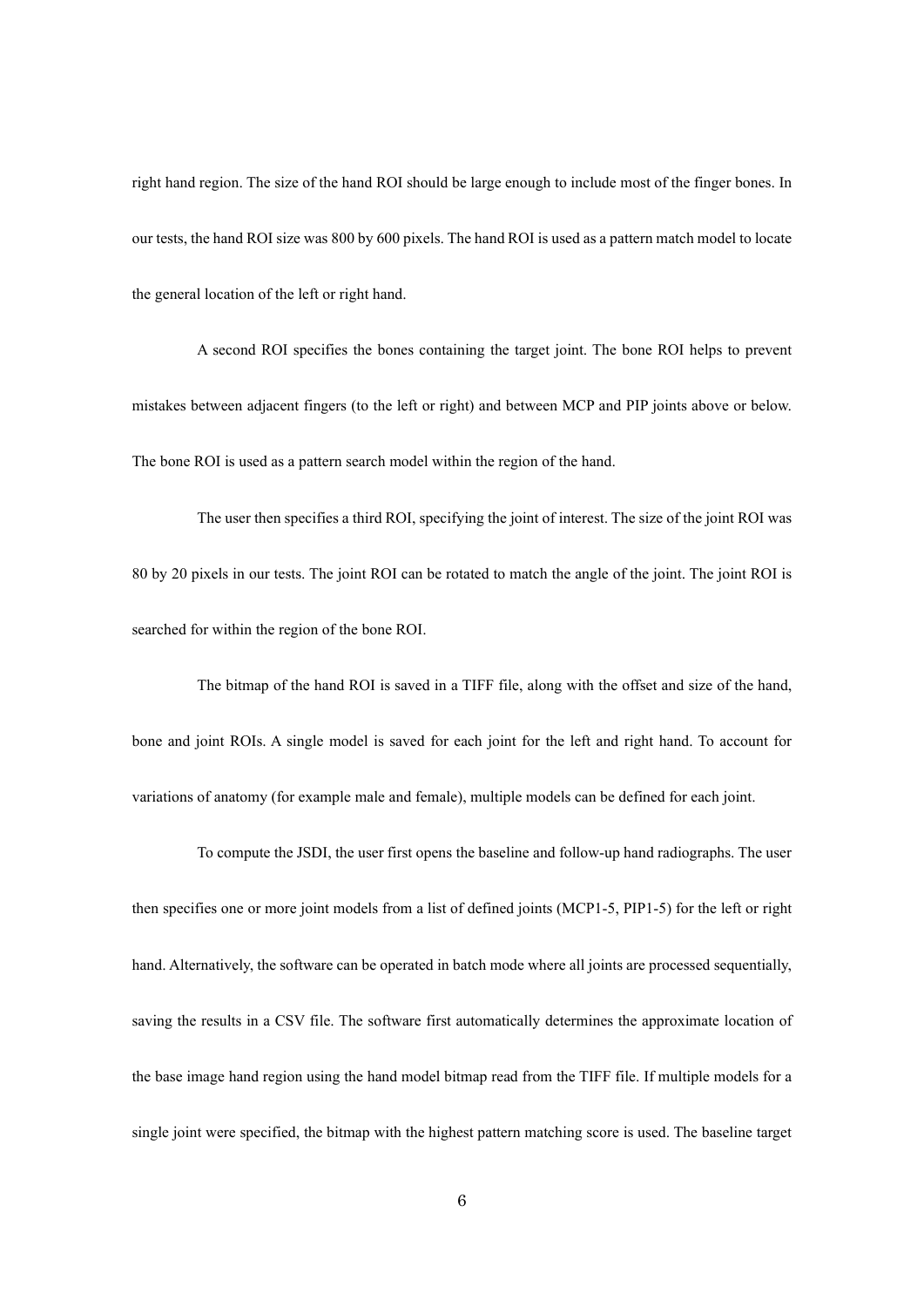image is rotated to match the hand model image as closely as possible.

Next, the position of the hand ROI is used to initially place the bone ROI within the hand ROI on the baseline image. The bitmap of the bone ROI model is then used for a secondary search within the hand ROI region. In this step, rotation is disabled because the axial alignment of the wrist was already determined in the previous step. Finally, the joint ROI is searched within the region of the bone ROI. Rotation is enabled to find the best possible match.

Once the position of the desired joint has been located on the baseline image, the follow-up image is searched with the same three-step process used for the baseline image. A bitmap taken from the hand ROI on the baseline image is used as a model to search within the follow-up image. The follow-up image is rotated in order to maximize the pattern recognition score. A bitmap taken from the bone ROI on the baseline image is then searched within the hand ROI, again without rotation. Finally, the joint ROI from the baseline image is searched within the bone ROI on the follow-up image.

The joint region of the baseline and follow-up images should now be aligned as closely as possible, maximizing the pattern recognition score. The user can now direct the software to compute the JSDI, which considers each pixel within the joint ROI.

The width of the rectangular joint ROI was shrunk by 80, 60, 40, and 20 percent from the joint center, in order to investigate the optimum ROI size to efficiently detect JSN. The software requires approximately one second to process a single joint (i.e. detecting joint location, placing ROI in the joints,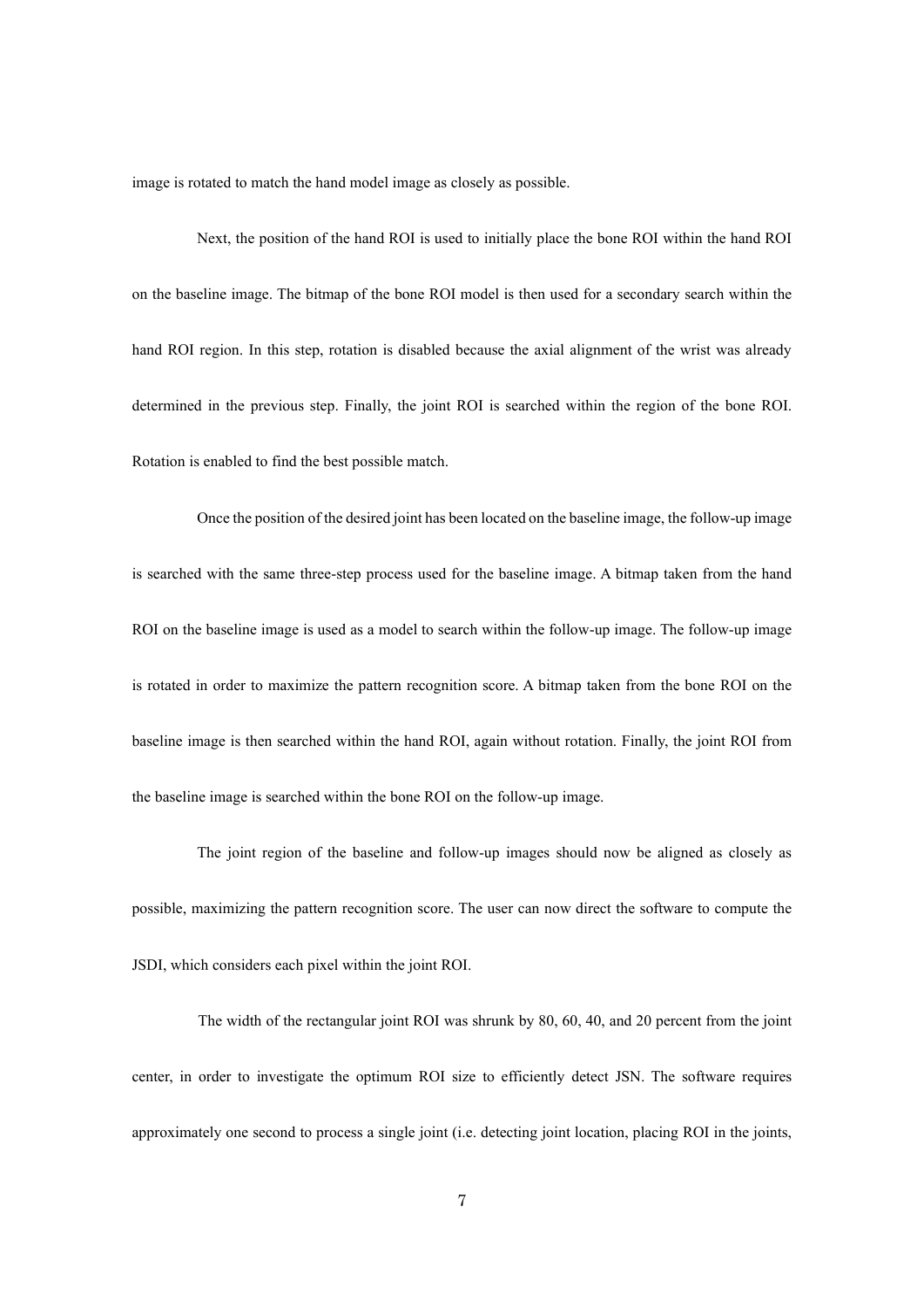performing image registration, and computing the JSDI in all for one finger joint) on the standard PC that we tested on. For our tests, the software was operated by a non-specialist (BLINDED). Given the same input radiograph and joint models, the software will reproduce the same JSDI perfectly (100%).

## Statistical analysis

Statistical analyses were performed using IBM SPSS version 24.0 (IBM) for Windows (Microsoft). All tests were bilateral and the level for significance set to  $p < 0.05$ . We defined  $\triangle GSS$  as score change in GSS between at the baseline and at the 52nd week. We compared the JSDI between joints with JSN progression (the ΔGSS [+] group) and without JSN progression (the ΔGSS [-] group) in score change interval at the baseline and at the 52nd week on GSS. We next focused on the ΔGSS (-) group in order to confirm that the JSDI can detect minute changes which were led by SV and not scored by observers. We divided the ΔGSS (-) group into two groups: joints without SV at the baseline and during the follow-up period (the SV [-] group), and those with SV at least once at the baseline and during the follow-up period (the SV [+] group). We also categorized those finger joints into two groups: the therapeutic response (R) group, in which the presence of SV was not observed during the observation period and the presence of SV was observed limited to the period from the baseline to week 8; and the no therapeutic response (NR) group, which contained all the other joints. The JSDI between the SV (-) and SV (+) groups, and between the R and NR groups were evaluated using the Mann-Whitney U test.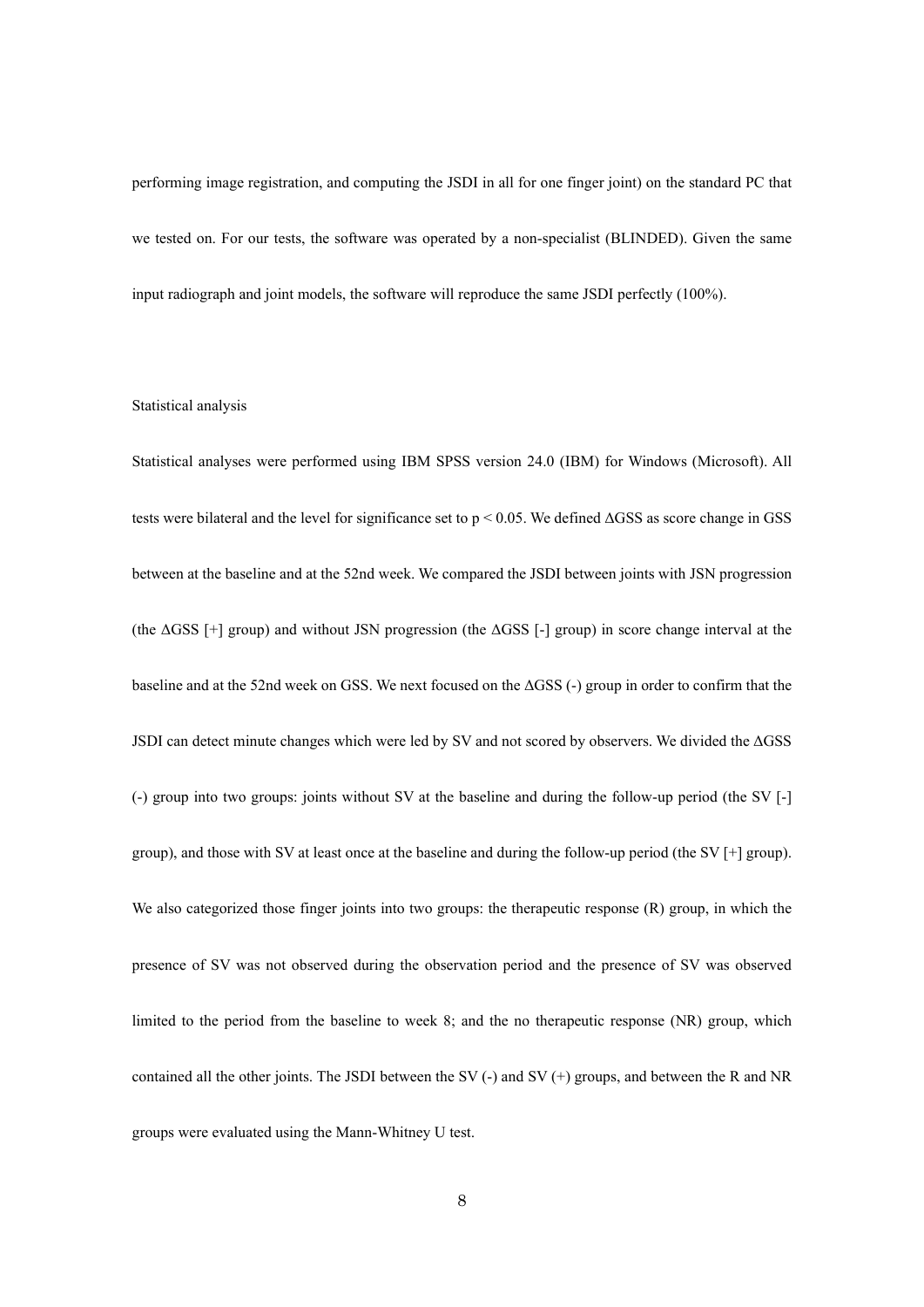Intra-observer agreement of visual assessment was estimated by calculating the intra-class correlation coefficients (ICC), employing a one-way random effect model for intra-observer agreement.

## Results

In total, 256 finger joints were analyzed. Severely damage joints including complete luxation, subluxation, and improved score according to the GSS ( $\Delta$ GSS < 0), were excluded before analysis. Figure 2 shows examples of excluded joints. The success rates of automatic measurement were 98.6% (138/140) and 97.4% (113/116) for MCP and PIP joints, respectively. For the MCP joints of the thumb, 100% were measured automatically. The ROI locations of 5 joints in 3 patients were determined to be incorrect by a rheumatologist. An example of a false case in the joint location detection is shown in Figure 3.

Out of 251 joints, 35 joints were assigned to the  $\Delta$ GSS (+) group, and the rest were assigned to the ΔGSS (-) group. There were no significant differences in the JSDI between the ΔGSS (+) and ΔGSS (-) groups in all sizes of ROI (Table 2).

Out of the  $\triangle GSS$  (-) group, the number of joints in the SV (+) and SV (-) group were 28 and 188, respectively. The JSDI of the SV (+) group was significantly higher than the JSDI of the SV (-) group in all sizes of ROI (Table 3).

Eighteen joints were categorized as the NR group and 198 joints were categorized as the R group from the ΔGSS (-) group. The JSDI of the NR group was significantly higher than the JSDI of the R group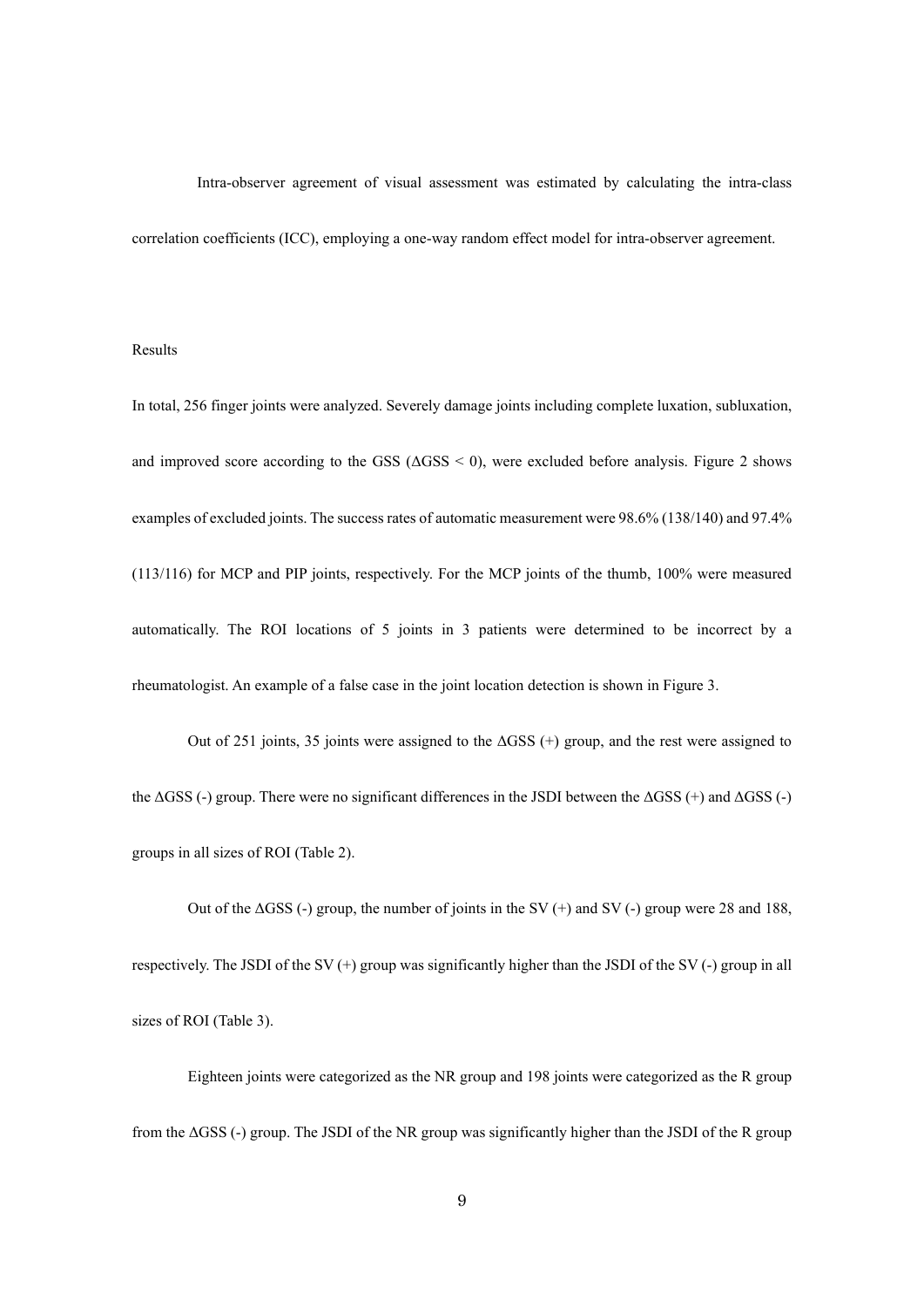in all sizes of ROI (Table 4).

Intra-observer reliability for the baseline GSS and follow-up GSS was in substantial agreement  $(ICC = 0.730; 95\% CI = 0.668 - 0.782$  and  $ICC = 0.718; 95\% CI = 0.653 - 0.772$ , respectively). Intra-observer reliability for  $\triangle GSS$  was in moderate agreement (ICC = 0.490; 95% CI = 0.392–0.577).

#### Discussion

We evaluated our in-house software for assessing JSN progression of the finger joints on radiographs between baseline and follow-up images. We found that our software marginally failed to differentiate between JSN progression and JSN non-progression joints determined by human assessment. On the contrary, it could identify the difference in JSN progression, which was not recognized by human assessment, according to synovitis as a risk for JSN progression evaluated with power Doppler ultrasonography. This discrepancy might be explained by different mechanism in image recognition between software and human. Our software might be effectively utilized in clinical trials, where considerable time and efforts of rheumatologists/radiologists are required for image scoring.

The automatic measurement of joint space width has recently been shown to be useful in several studies (13-17). These studies measured and validated joint space width transversely rather than longitudinally. Huo et al.(25) compared as proof of concept of the sensitivity to change of automated quantification of radiographic wrist and hand joint space width of 1-2 years by scoring JSW according to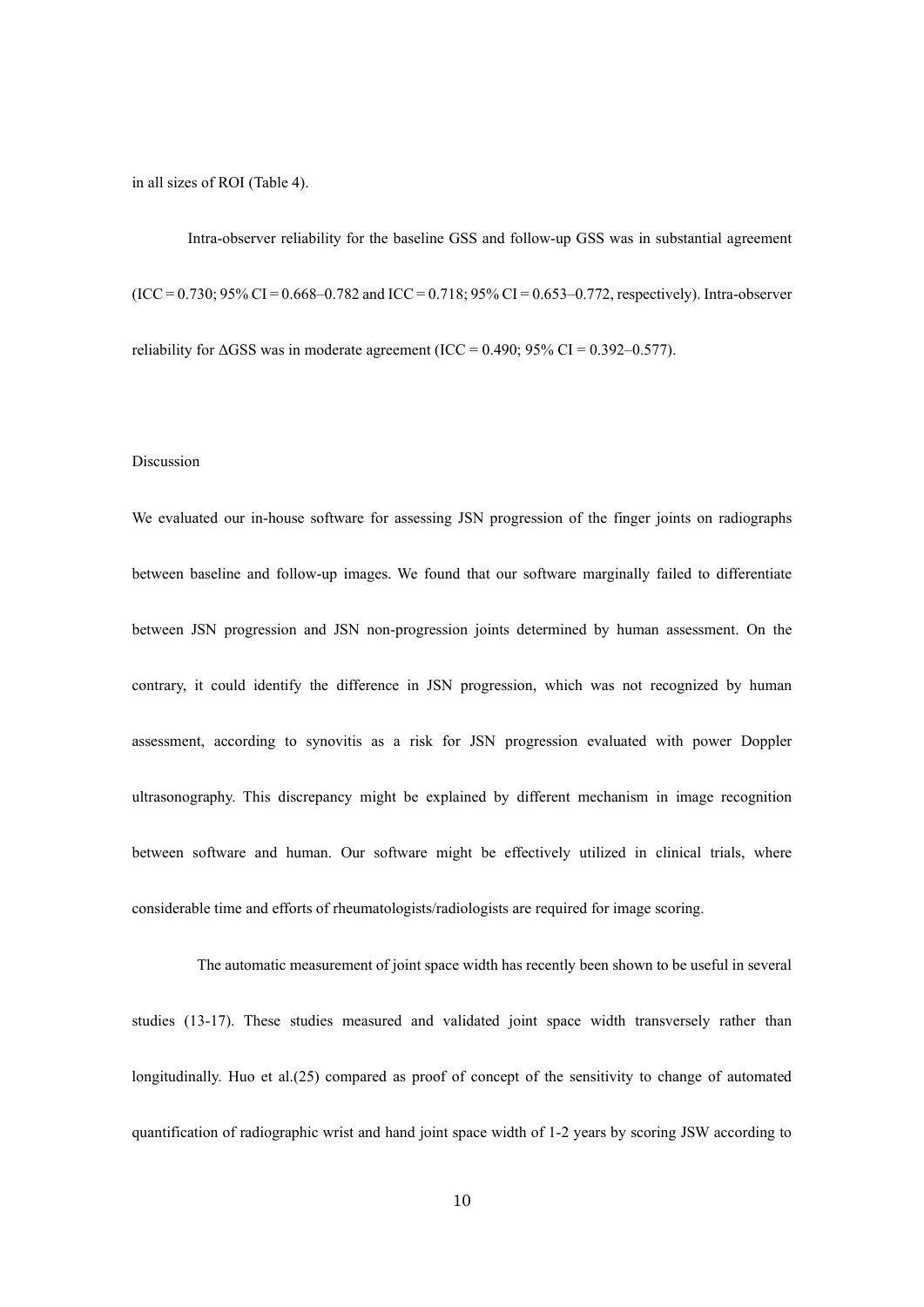the Sharp/van der Heijde scoring method in two strategy groups of a treat-to-target and tight-control early RA study. To our knowledge, the present study is the first study to prove the usefulness of software that automatically evaluates temporal changes of JSN in established RA patients, although highly deformed joints were excluded from the analysis. The primary difference between our method and earlier methods is that we do not attempt to measure the joint space width directly; instead we compute the change in pixel values in the registered baseline and follow-up images. Furthermore, we utilize a commercial pattern matching library (MIL) to automatically locate the joints.

The proposed method showed a high success rate for joint location detection on analyzed joints at 98.6% (138/140) and 97.4% (113/116) for MCP and PIP joints, respectively. For the MCP joints of the thumb, 100% were measured automatically. The software works by detecting the difference in the pixel values of the ROI at the finger joint between the baseline and follow-up images due to JSN progression after modification of the ROI size. In particular, the success rate was 100% for the MCP joint on the thumb, which was considered to have structural differences with other fingers, making it difficult to delineate the margin by oblique projection. The success rate was higher than that of location detection for the MCP joint on the thumb in previous studies (Zielinski et al. reported 93.7% (26), and Huo et al. reported 94.7% (13)). We considered that few cases deviated from the created model and that identification of the joint of interest in stages led to high location detectability, where the ROI could not be set correctly due to the effects of JSN and bone erosion near the joint.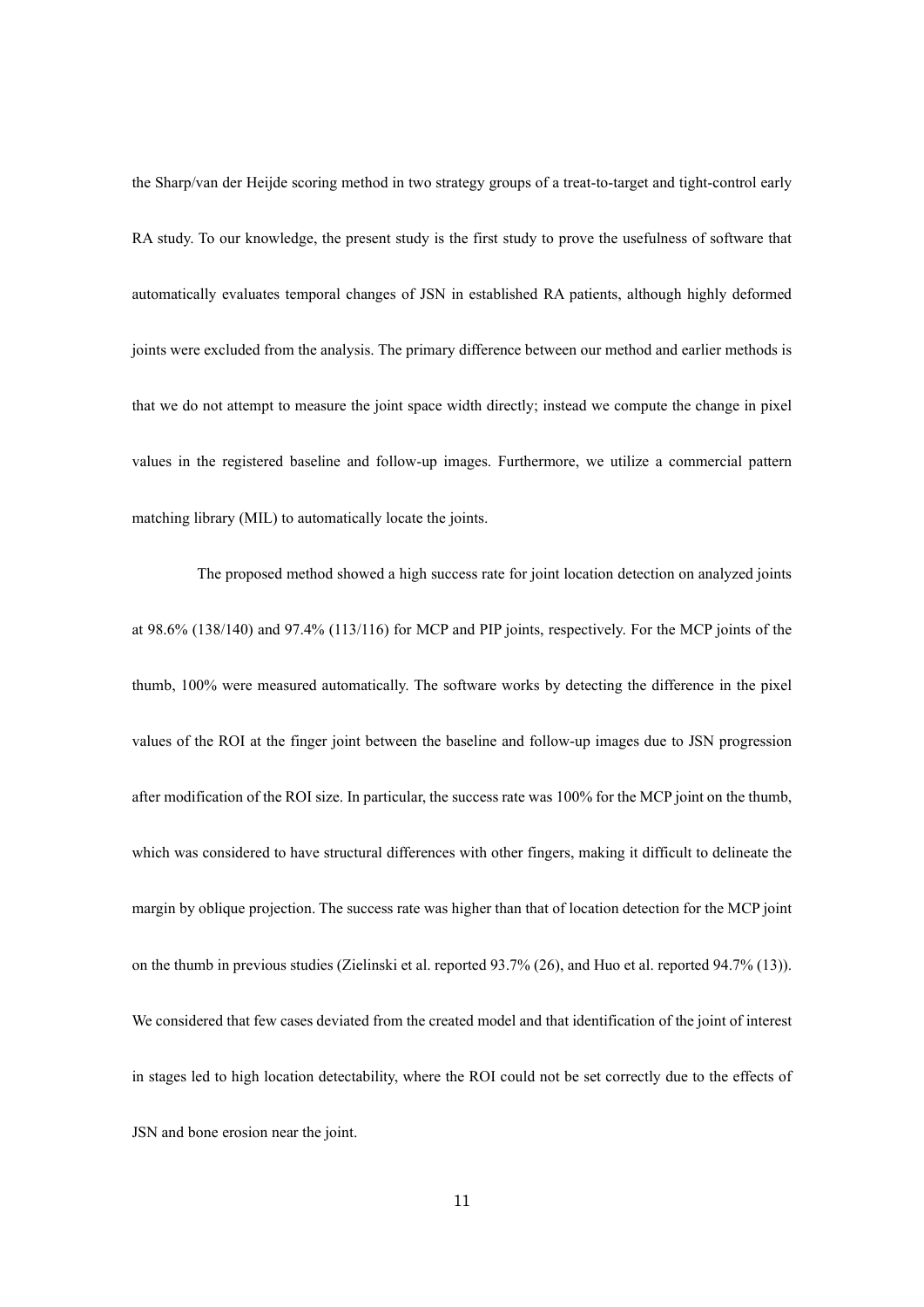The SV in each joint space was quantitatively measured using a power Doppler ultrasound image. Fukae et al. (24) have previously demonstrated that this quantitative method can assess SV, and reported that finger joints with positive SV resulted in joint destruction determined by the visual assessment of the GSS method even if clinical low disease activity was sustained over 1 year. Therefore, we considered that minute JSN progression can be predicted by the presence of SV. In order to show the superiority of the software over visual assessment, the joints without score change between the baseline and follow-up on GSS ware targeted. We confirmed that there was a difference in JSN depending on the presence of SV. This result corresponded to the results of a previous study (24). Moreover, the difference was remarkable when the grouping was based on observation of SV at the 8th week from the baseline. The joints in which SV disappeared by the 8th week due to the treatment may not be caused by the progression of minute JSN. In this study, the software was able to automatically detect fine joint space narrowing that could not be detected by visual assessment.

Some limitations of this study should be mentioned. First, the number of patients was relatively small. Study with more cases is warranted. Second, the ROI could not be set correctly when the joints were severely damaged with ankylosis, complete luxation or subluxation. We need to develop a system for the automatic recognition and exclusion of severely damaged joints that can lead to exact ROI placement in all joints. Third, the JSDI may be affected by inadequate hand positioning. In order to ensure accuracy and reliability in measurements, it is necessary to perform standardized hand positioning. In this study, the hand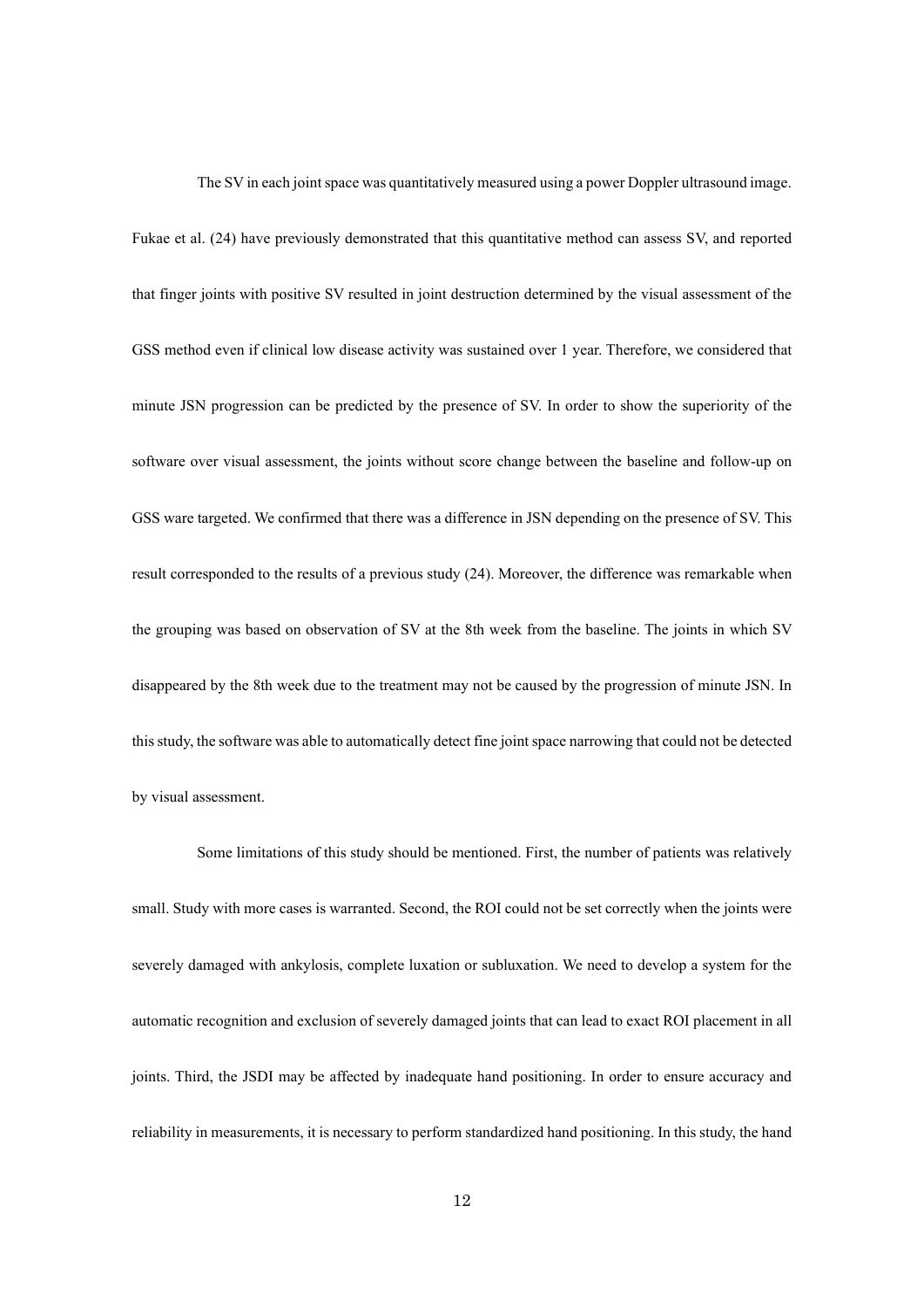positioning was performed according to the procedure carefully standardized before images were obtained. Finally, we need to improve the software to make it easier to use, especially the process of defining joint models.

In conclusion, we developed an automatic system that can detect joint location, place a ROI around the joint, perform image registration, and compute the JSDI in order to evaluated JSN progression in RA patients. The software therefore has potential to be useful for evaluation of therapeutic outcome in patients of RA during the early stage of the disease.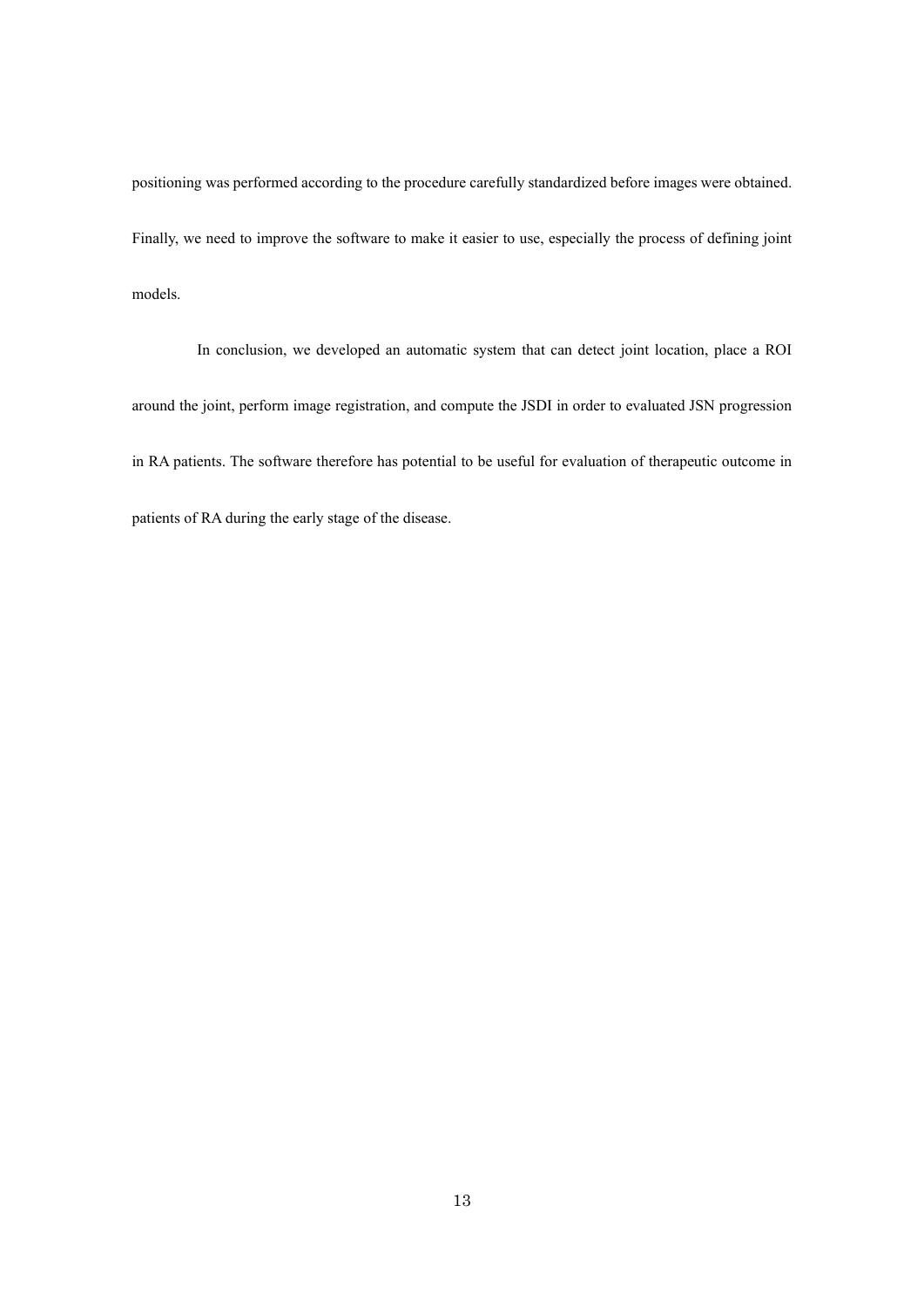### References

1. Bartok B, Firestein GS. Fibroblast-like synoviocytes: key effector cells in rheumatoid arthritis. Immunol Rev. 2010;233(1):233-55.

- 2. Bottini N, Firestein GS. Duality of fibroblast-like synoviocytes in RA: passive responders and imprinted aggressors. Nat Rev Rheumatol. 2013;9(1):24-33.
- 3. Karsdal MA, Woodworth T, Henriksen K, Maksymowych WP, Genant H, Vergnaud P, et al. Biochemical markers of ongoing joint damage in rheumatoid arthritis--current and future applications, limitations and opportunities. Arthritis Res Ther. 2011;13(2):215.
- 4. van der Heijde DM, van Leeuwen MA, van Riel PL, van de Putte LB. Radiographic

progression on radiographs of hands and feet during the first 3 years of rheumatoid arthritis measured according to Sharp's method (van der Heijde modification). J Rheumatol. 1995;22(9):1792-6.

- 5. Plant MJ, Jones PW, Saklatvala J, Ollier WE, Dawes PT. Patterns of radiological progression in early rheumatoid arthritis: results of an 8 year prospective study. J Rheumatol. 1998;25(3):417-26.
- 6. Machold KP, Stamm TA, Eberl GJ, Nell VK, Dunky A, Uffmann M, et al. Very recent onset arthritis--clinical, laboratory, and radiological findings during the first year of disease. J Rheumatol. 2002;29(11):2278-87.

7. Boers M. Understanding the window of opportunity concept in early rheumatoid arthritis. Arthritis Rheum. 2003;48(7):1771-4.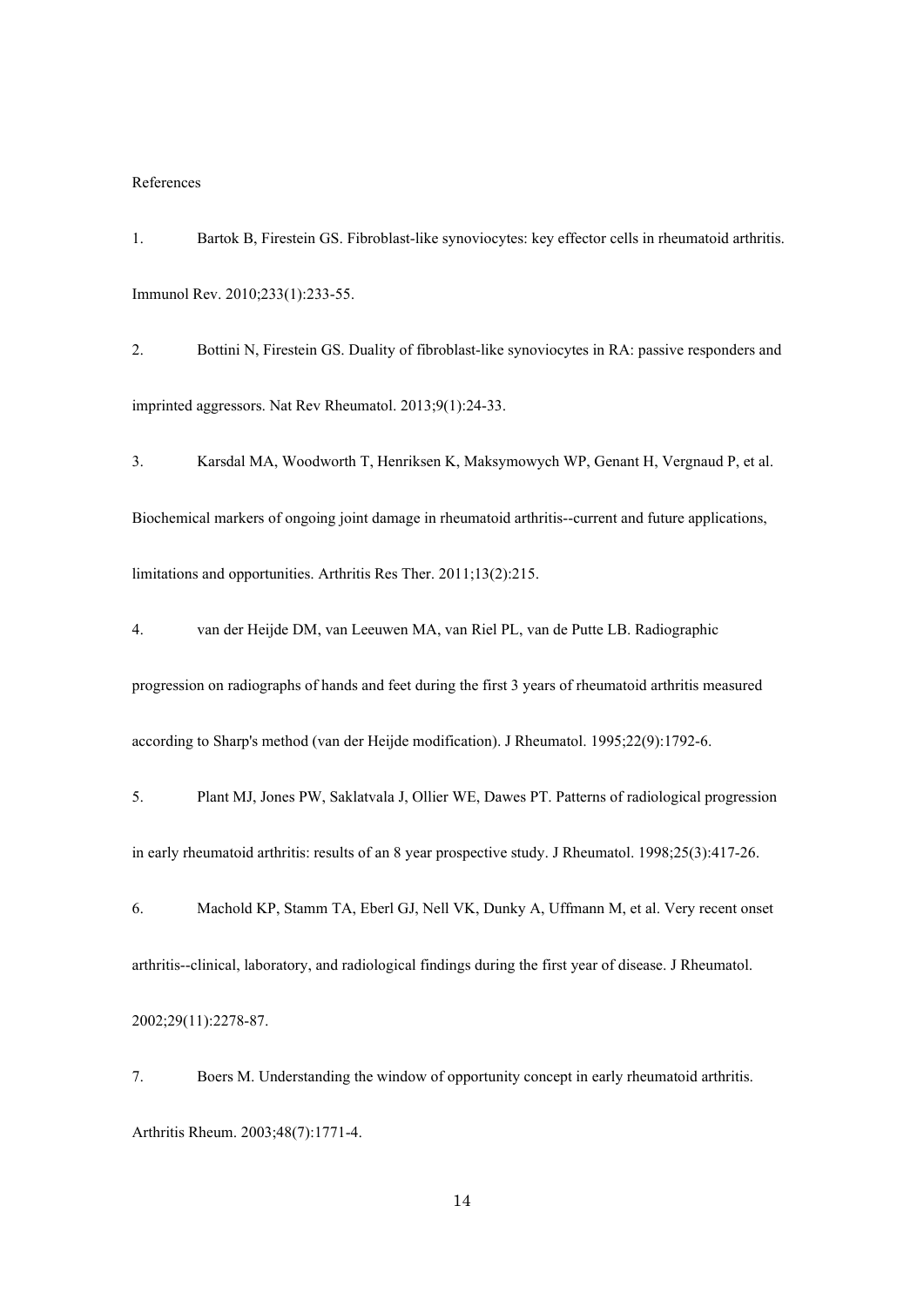8. Kaneko Y, Takeuchi T. A paradigm shift in rheumatoid arthritis over the past decade. Intern Med. 2014;53(17):1895-903.

9. Bakker MF, Jacobs JW, Verstappen SM, Bijlsma JW. Tight control in the treatment of rheumatoid arthritis: efficacy and feasibility. Ann Rheum Dis. 2007;66 Suppl 3:iii56-60.

10. van der Heijde DM. Plain X-rays in rheumatoid arthritis: overview of scoring methods, their reliability and applicability. Baillieres Clin Rheumatol. 1996;10(3):435-53.

11. Genant HK, Jiang Y, Peterfy C, Lu Y, Redei J, Countryman PJ. Assessment of rheumatoid arthritis using a modified scoring method on digitized and original radiographs. Arthritis Rheum. 1998;41(9):1583-90.

12. Sharp JT, Wolfe F, Lassere M, Boers M, Van Der Heijde D, Larsen A, et al. Variability of precision in scoring radiographic abnormalities in rheumatoid arthritis by experienced readers. J Rheumatol. 2004;31(6):1062-72.

13. Huo Y, Vincken KL, van der Heijde D, De Hair MJ, Lafeber FP, Viergever MA. Automatic Quantification of Radiographic Finger Joint Space Width of Patients With Early Rheumatoid Arthritis. IEEE Trans Biomed Eng. 2016;63(10):2177-86.

14. van 't Klooster R, Hendriks EA, Watt I, Kloppenburg M, Reiber JH, Stoel BC. Automatic quantification of osteoarthritis in hand radiographs: validation of a new method to measure joint space width. Osteoarthritis Cartilage. 2008;16(1):18-25.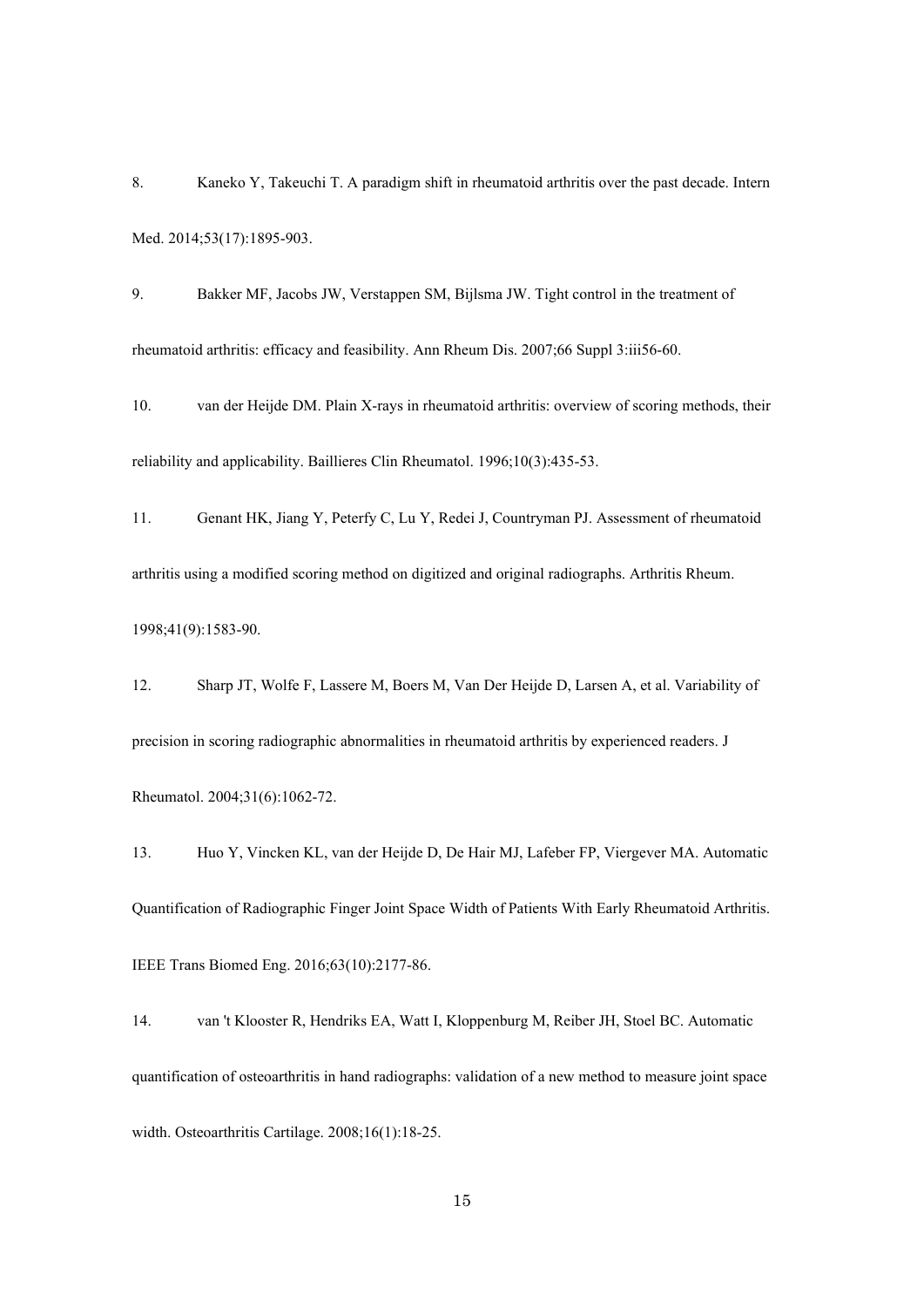15. Langs G, Peloschek P, Bischof H, Kainberger F. Automatic quantification of joint space narrowing and erosions in rheumatoid arthritis. IEEE Trans Med Imaging. 2009;28(1):151-64.

16. Bielecki A, Korkosz M, Zieliński B. Hand radiographs preprocessing, image representation in the finger regions and joint space width measurements for image interpretation. Pattern Recognition. 2008;41(12):3786-98.

17. Duryea J, Jiang Y, Zakharevich M, Genant HK. Neural network based algorithm to quantify joint space width in joints of the hand for arthritis assessment. Med Phys. 2000;27(5):1185-94.

18. Ichikawa S, Kamishima T, Sutherland K, Okubo T, Katayama K. Performance of computerbased analysis using temporal subtraction to assess joint space narrowing progression in rheumatoid patients. Rheumatol Int. 2016;36(1):101-8.

19. Ichikawa S, Kamishima T, Sutherland K, Okubo T, Katayama K. Radiographic quantifications of joint space narrowing progression by computer-based approach using temporal subtraction in rheumatoid wrist. Br J Radiol. 2016;89(1057):20150403.

20. Hatano K, Kamishima T, Sutherland K, Kato M, Nakagawa I, Ichikawa S, et al. A reliability study using computer-based analysis of finger joint space narrowing in rheumatoid arthritis patients. Rheumatol Int. 2017;37(2):189-95.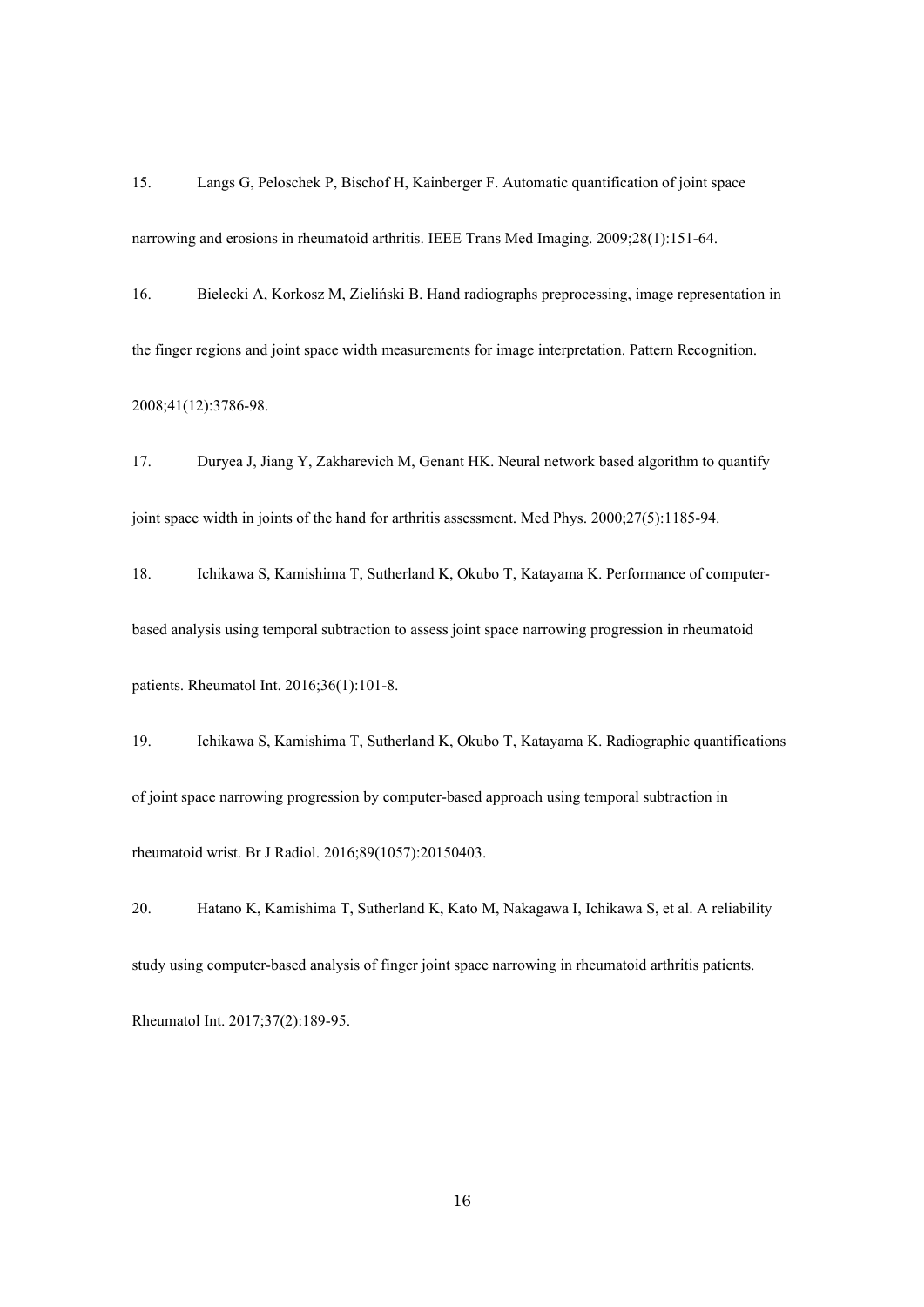21. Okino T, Kamishima T, Lee Sutherland K, Fukae J, Narita A, Ichikawa S, et al. Radiographic temporal subtraction analysis can detect finger joint space narrowing progression in rheumatoid arthritis with clinical low disease activity. Acta Radiol. 2018;59(4):460-7.

22. Kato K, Yasojima N, Tamura K, Ichikawa S, Sutherland K, Kato M, et al. Detection of Fine Radiographic Progression in Finger Joint Space Narrowing Beyond Human Eyes: Phantom Experiment and Clinical Study with Rheumatoid Arthritis Patients. Sci Rep. 2019;9(1):8526.

23. Fukae J, Kon Y, Henmi M, Sakamoto F, Narita A, Shimizu M, et al. Change of synovial vascularity in a single finger joint assessed by power doppler sonography correlated with radiographic change in rheumatoid arthritis: comparative study of a novel quantitative score with a semiquantitative score. Arthritis Care Res (Hoboken). 2010;62(5):657-63.

24. Fukae J, Isobe M, Kitano A, Henmi M, Sakamoto F, Narita A, et al. Structural deterioration of finger joints with ultrasonographic synovitis in rheumatoid arthritis patients with clinical low disease activity. Rheumatology (Oxford). 2014;53(9):1608-12.

25. Huo Y, Veldhuizen RD, van der Heijde DM, Besselink NJ, Jacobs JW, van Laar JM, et al. Automated joint space width quantification of hand and wrist joints: a proof of concept study. Clin Exp Rheumatol. 2016;34(5 Suppl 101):S34-S9.

26. Zeliński B. Hand radiograph analysis and joint space location improvement for image interpretation Schedae Informat. 2009;17(1):45-61.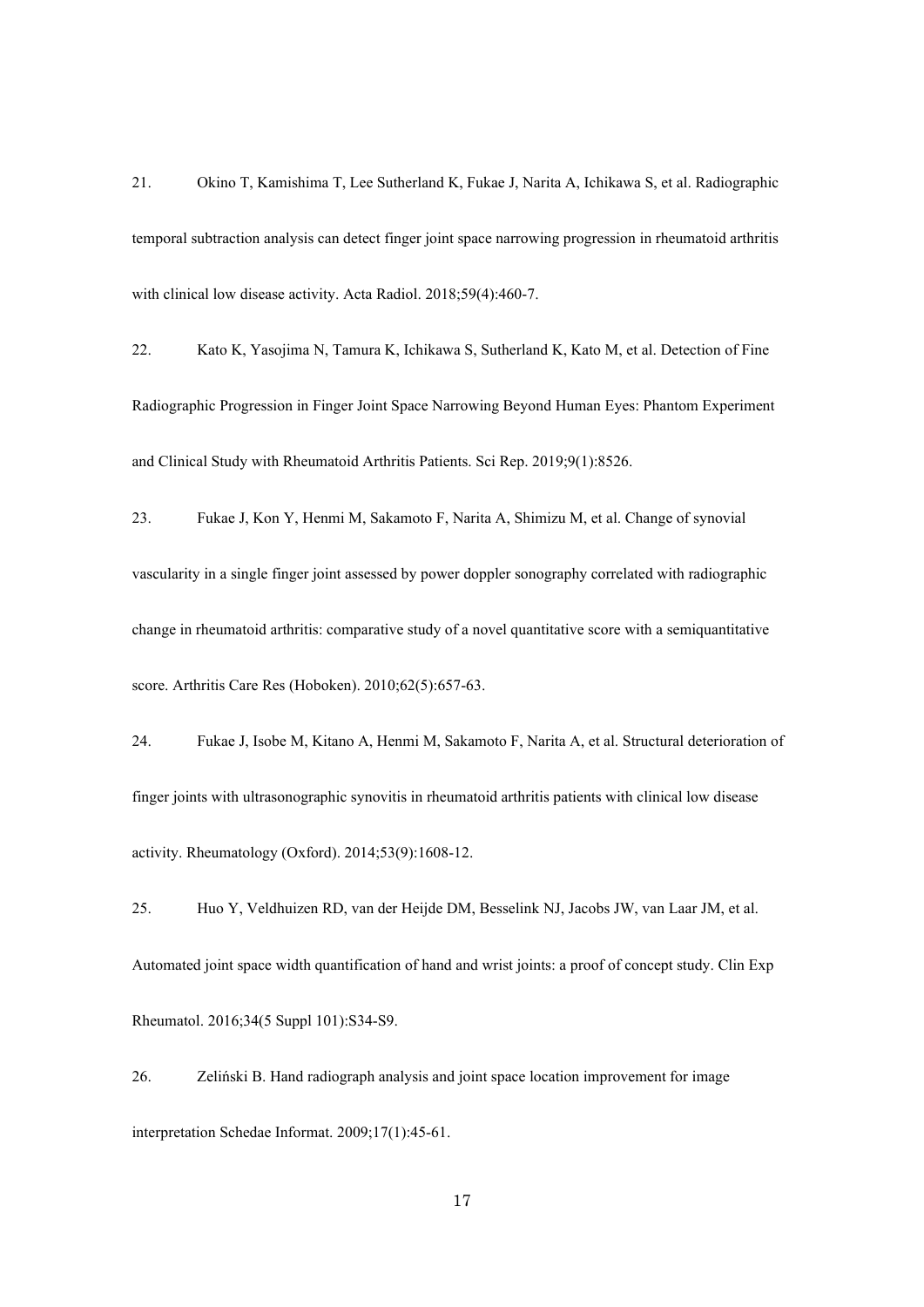# Table

Table 1. Clinical characteristics of RA patients at baseline

| Characteristic                             |                |
|--------------------------------------------|----------------|
| Total no. of patients included             | 15             |
| Age, median (range) years                  | $54(32-69)$    |
| Sex, female/male                           | 13/2           |
| Duration of disease, median (range) months | $50(26 - 196)$ |
| Duration of CLDA, median (range) months    | $15(12-19)$    |
| Swollen joint count, range                 | $0 - 2$        |
| Tender joint count, range                  | $0 - 2$        |
| DAS28-ESR, mean (SD)                       | 2.03(0.55)     |

CLDA, clinical low disease activity; DAS28, disease activity score with 28 joints; ESR, erythrocyte

sedimentation rate; SD, standard deviation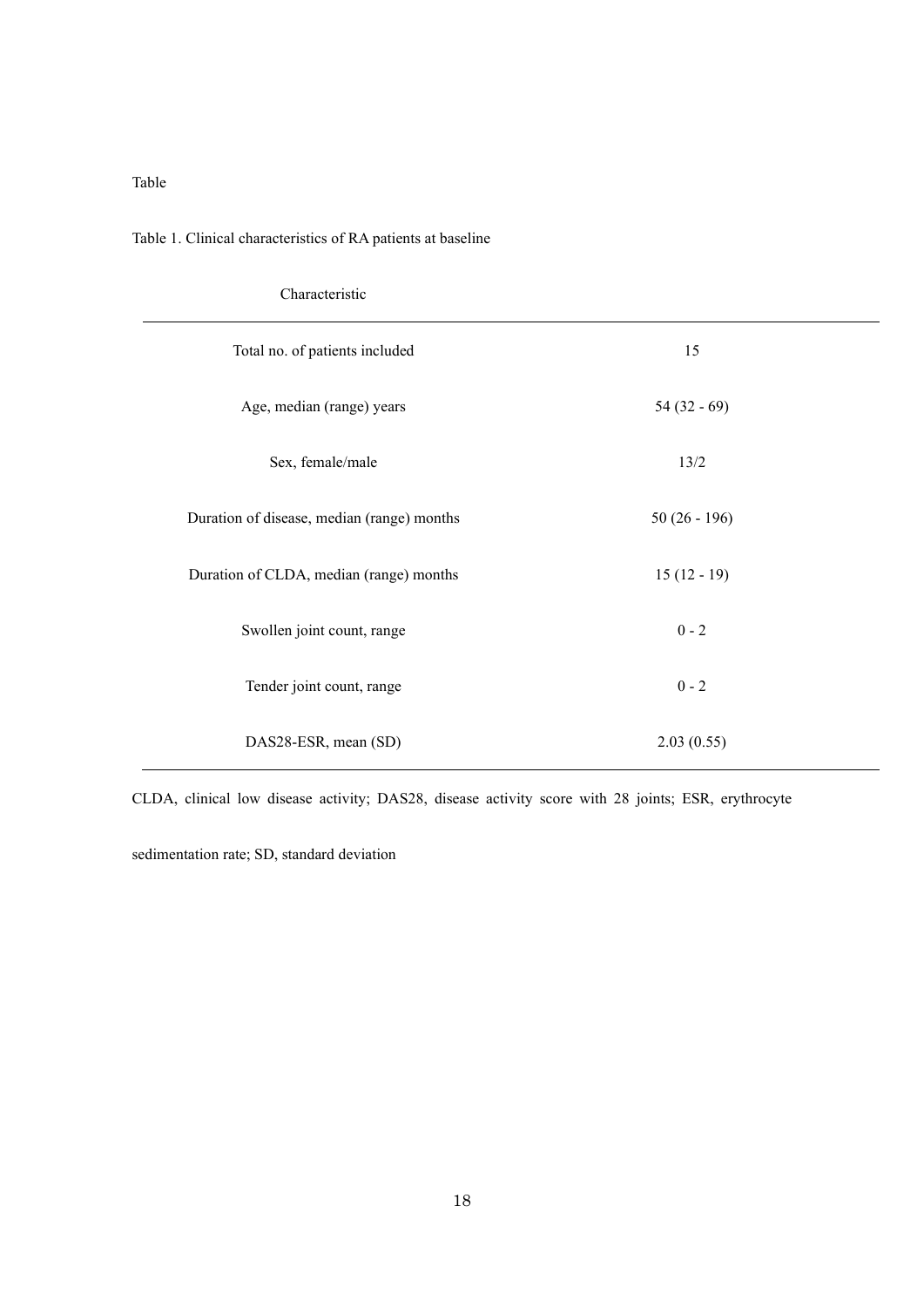| ROI size             | 20%         | 40%          | 60%         | 80%         | 100%        |
|----------------------|-------------|--------------|-------------|-------------|-------------|
| $\triangle GSS(-)$   | 58.0 (22.1- | 58.0 (23.9-  | 57.5 (24.7- | 57.5 (23.6- | 56.7 (24.0- |
|                      | 224)        | 225)         | 222)        | 217)        | 210)        |
| $\Delta GSS(+)$      | 68.1 (28.2- | $71.1(26,6-$ | 70.4 (28.4- | 68.6 (29.9- | 65.4 (31.7- |
|                      | 182)        | 182)         | 183)        | 178)        | 169)        |
| p value <sup>a</sup> | 0.13        | 0.10         | 0.077       | 0.094       | 0.052       |

Table 2. JSDI values in  $\Delta$ GSS(-) and  $\Delta$ GSS(+) groups in each ROI size

Values are given in median (range)

ΔGSS, delta Genant-modified Sharp score; ROI, region of interest

a Mann-Whitney U test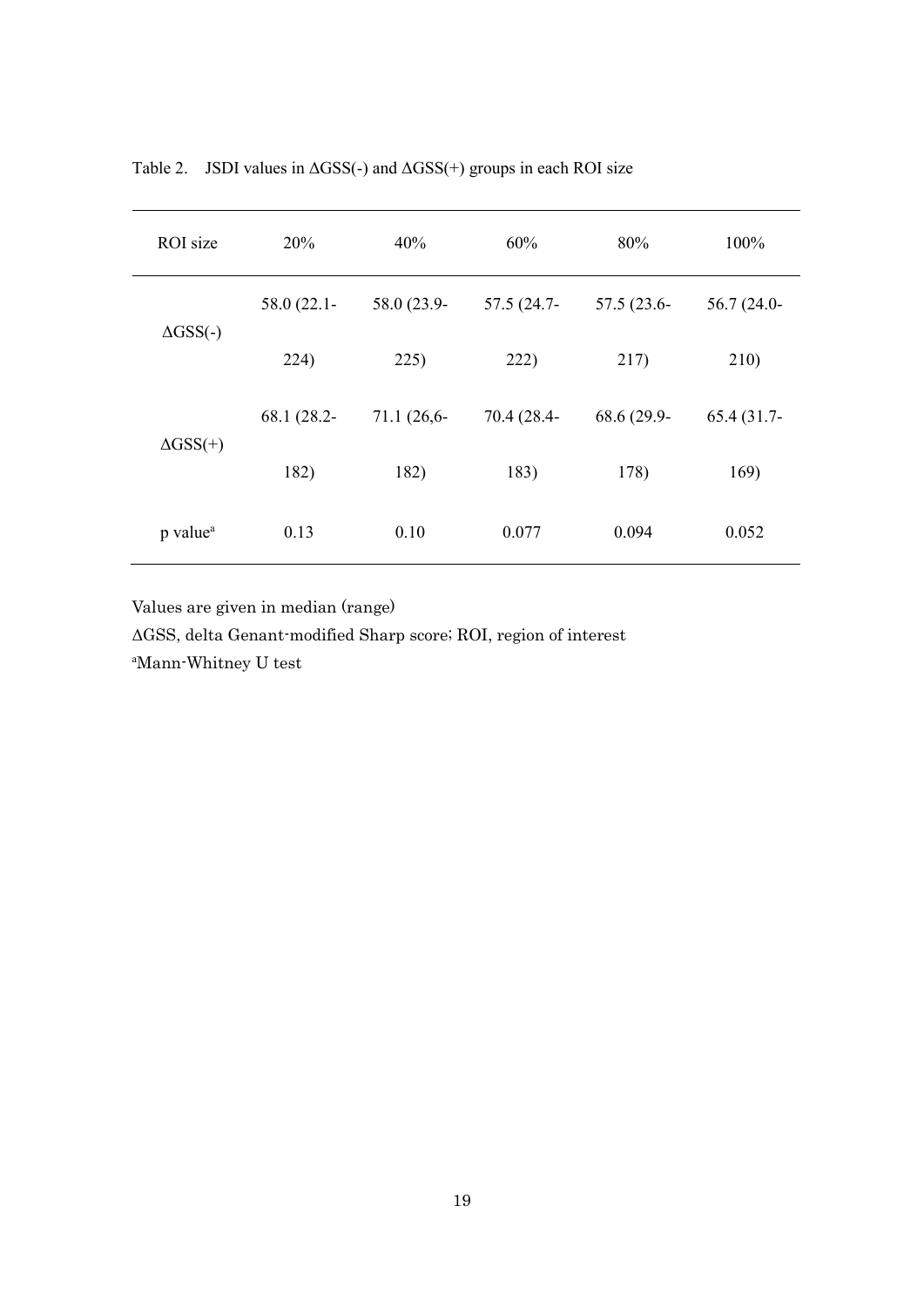| ROI size             | 20%           | 40%         | 60%         | 80%         | 100%          |
|----------------------|---------------|-------------|-------------|-------------|---------------|
| $SV(-)$              | $57.1(22.1 -$ | 57.0 (23.9- | 55.6 (24.7- | 55.2 (23.6- | 55.5 (24.0-   |
|                      | 224)          | 225)        | 222)        | 217)        | 210)          |
| $SV(+)$              | 68.2 (25.5-   | 72.6 (28.2- | 72.0 (31.7- | 70.0 (32.7- | $67.1(30.6 -$ |
|                      | 199)          | 201)        | 201)        | 199)        | 194)          |
| p value <sup>a</sup> | $0.023*$      | $0.027*$    | $0.028*$    | $0.034*$    | $0.043*$      |

Table 3. JSDI values in  $SV(-)$  and  $SV(+)$  groups in each ROI size

Values are given in median (range)

SV, synovial vascularity; ROI, region of interest

a Mann-Whitney U test

\*Difference was significant (p<0.05)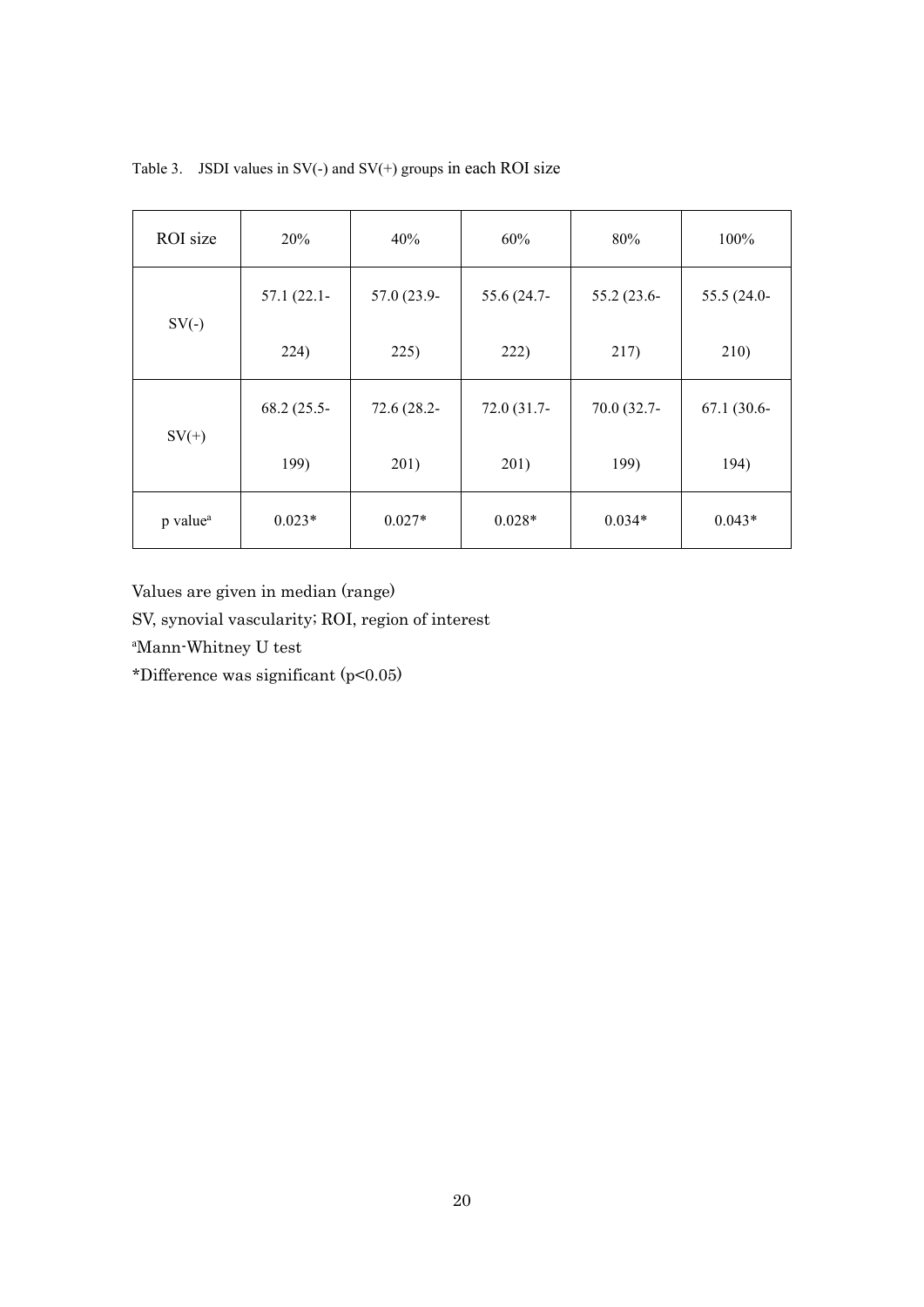| ROI size             | 20%         | 40%           | 60%          | 80%          | 100%         |
|----------------------|-------------|---------------|--------------|--------------|--------------|
| R group              | 56.8 (22.1- | 55.6 (23.9-   | 55.3 (24.7-  | 55.0 (23.6-  | 55.3 (24.0-  |
|                      | 224)        | 225)          | 222)         | 217)         | 210)         |
| NR group             | 80.7 (25.5- | 82.5 (28.2-   | 81.3 (34.5-  | 78.6 (33.8-  | 74.9 (35.5-  |
|                      | 199)        | 201)          | 201)         | 199)         | 194)         |
| p value <sup>a</sup> | $0.0011*$   | ${}_{0.001*}$ | ${}< 0.001*$ | ${}< 0.001*$ | ${}< 0.001*$ |

Table 4. JSDI values in R and NR groups

R, response; NR, no response

a Mann-Whitney U test

\*Difference was significant ( $p < 0.05$ )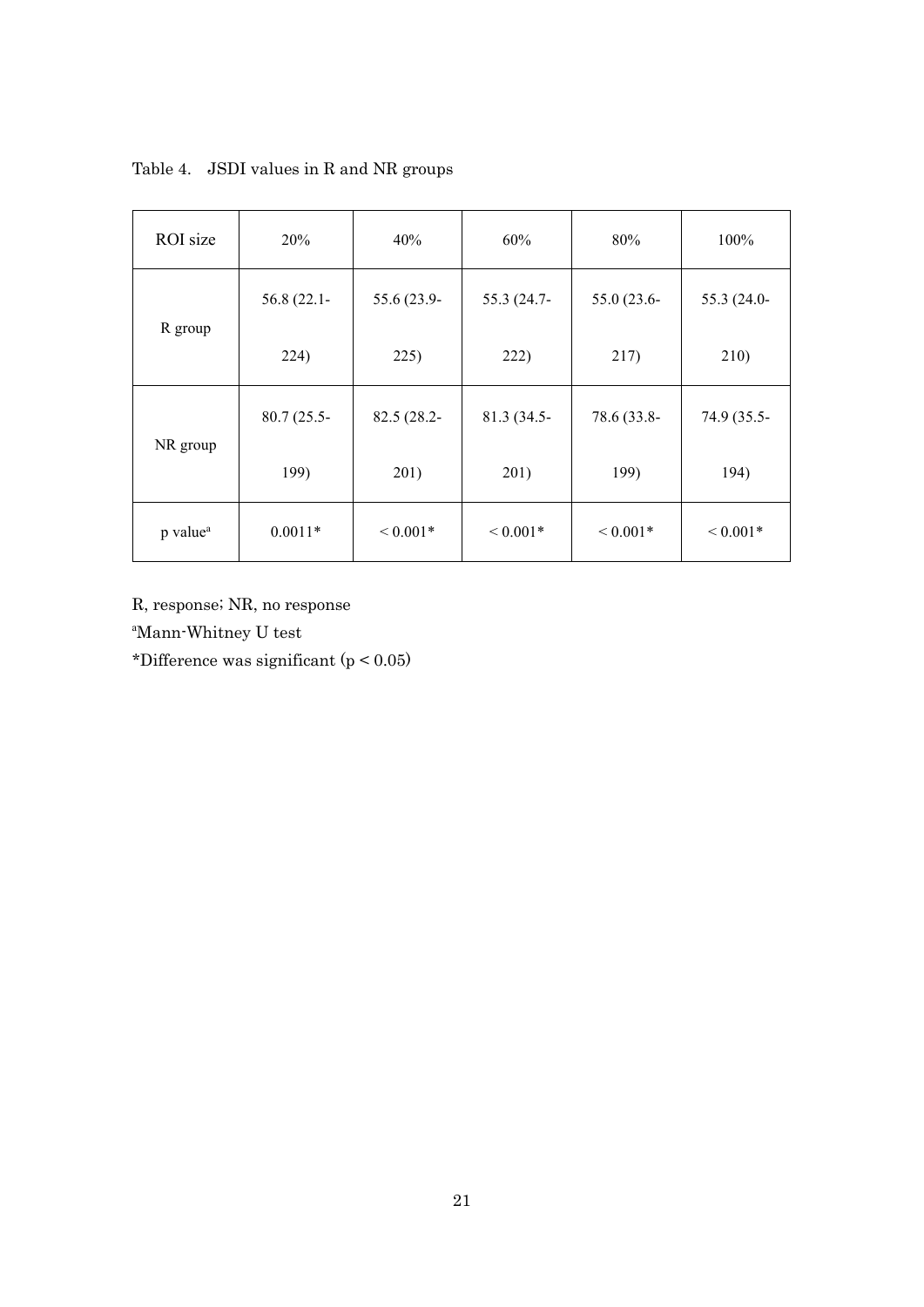Figure legends

Fig. 1 Model created with a typical hand radiograph with hand, bone and finger joint ROI specification.

ROI, region of interest

Fig. 2 Sample excluded joints: (a) A joint with subluxation; (b) A joint with complete luxation.

Fig. 3 Sample joints with incorrect joint ROI. (a) highly narrowed joint space; (b) sclerosis of the bone; (c)

presence of bone erosion at the lateral side of proximal middle phalanx.

ROI, region of interest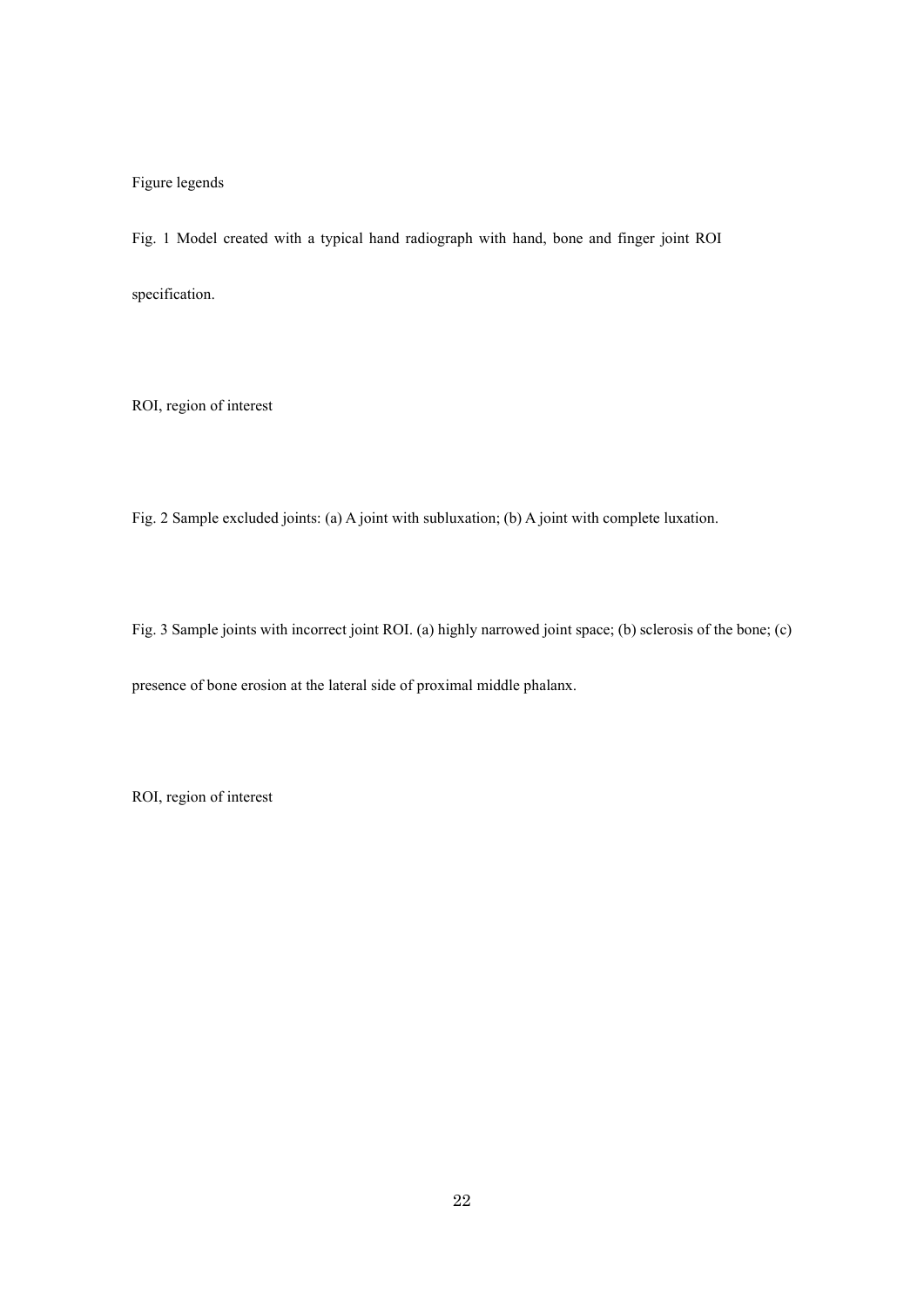#### Hand ROI

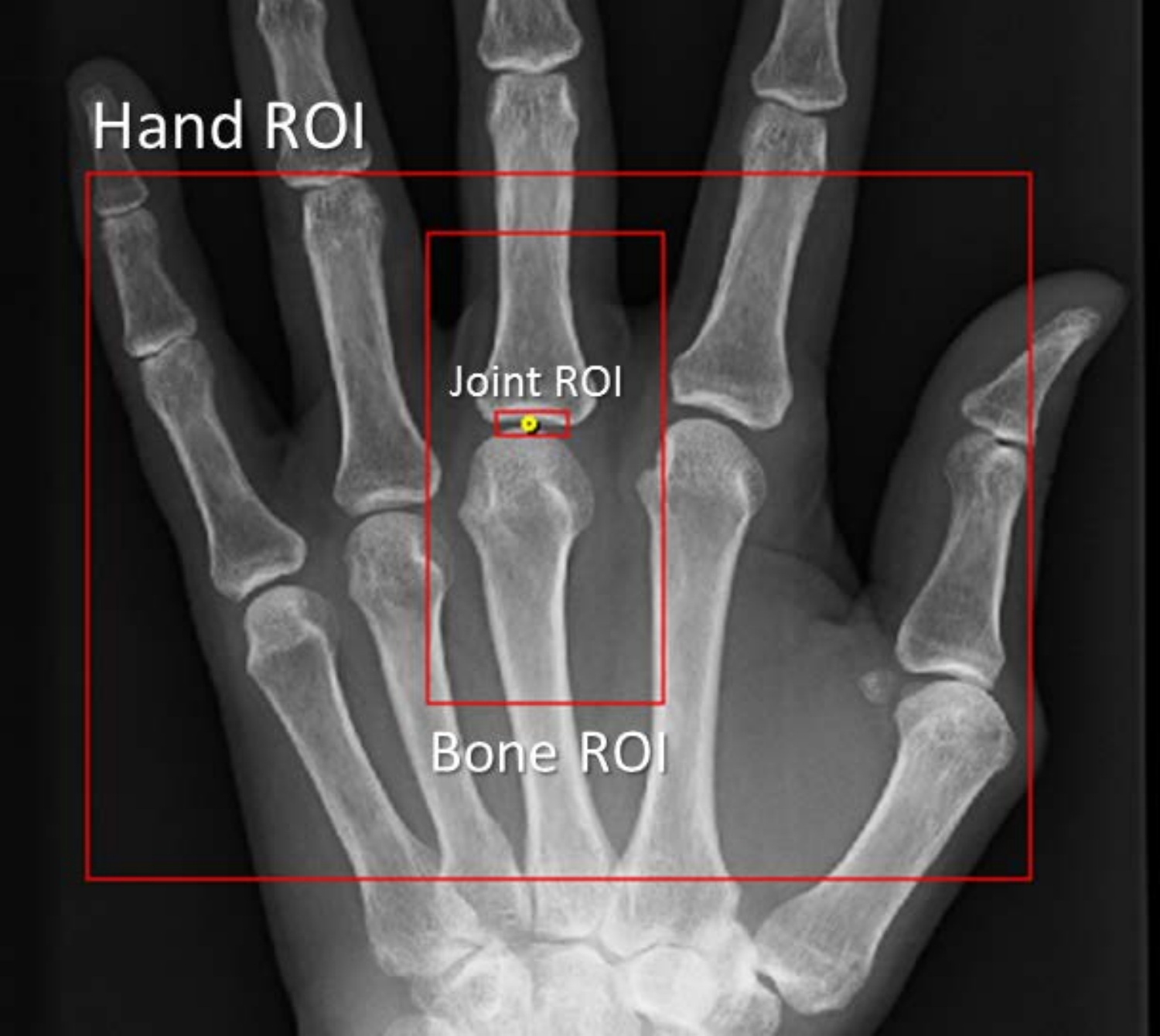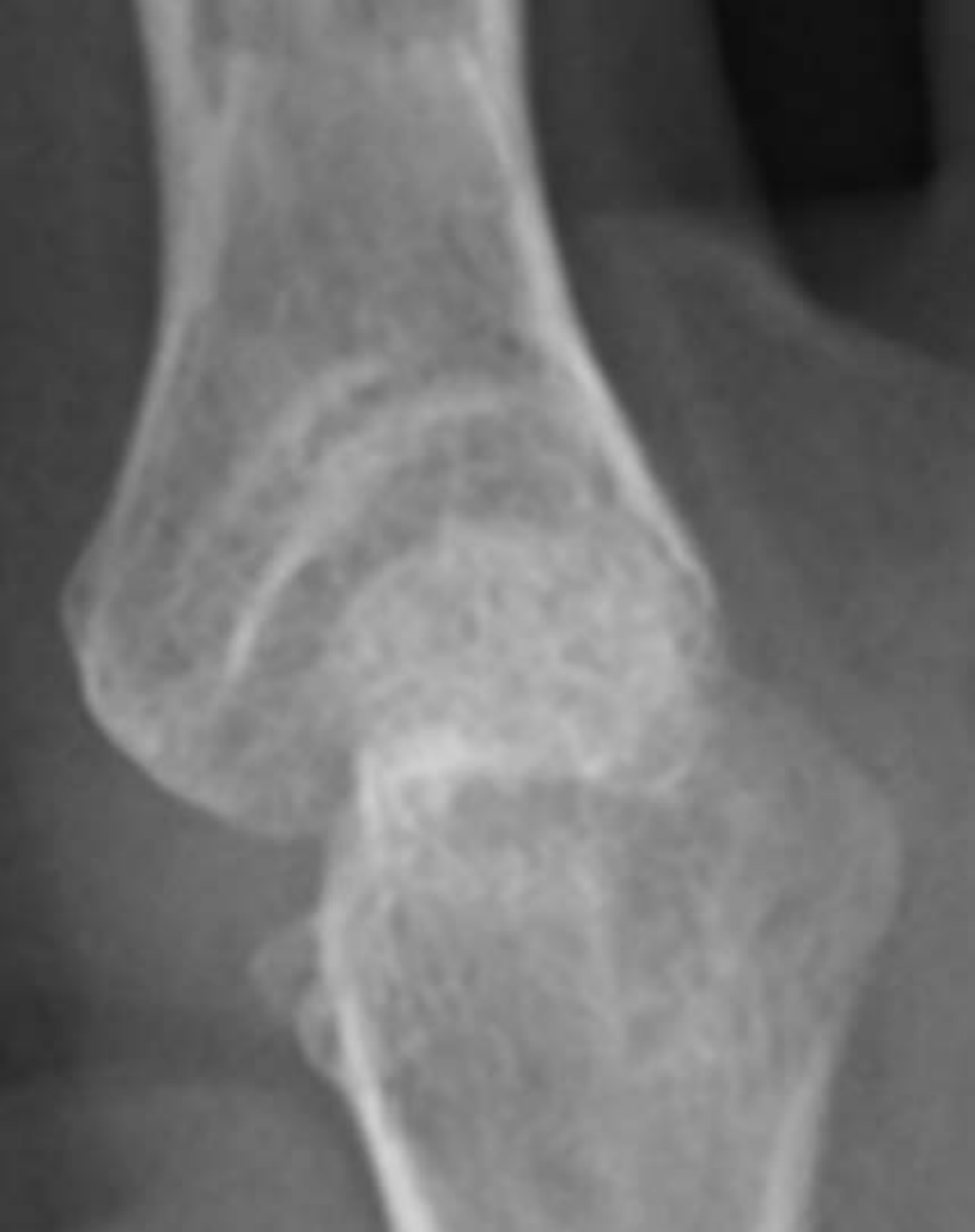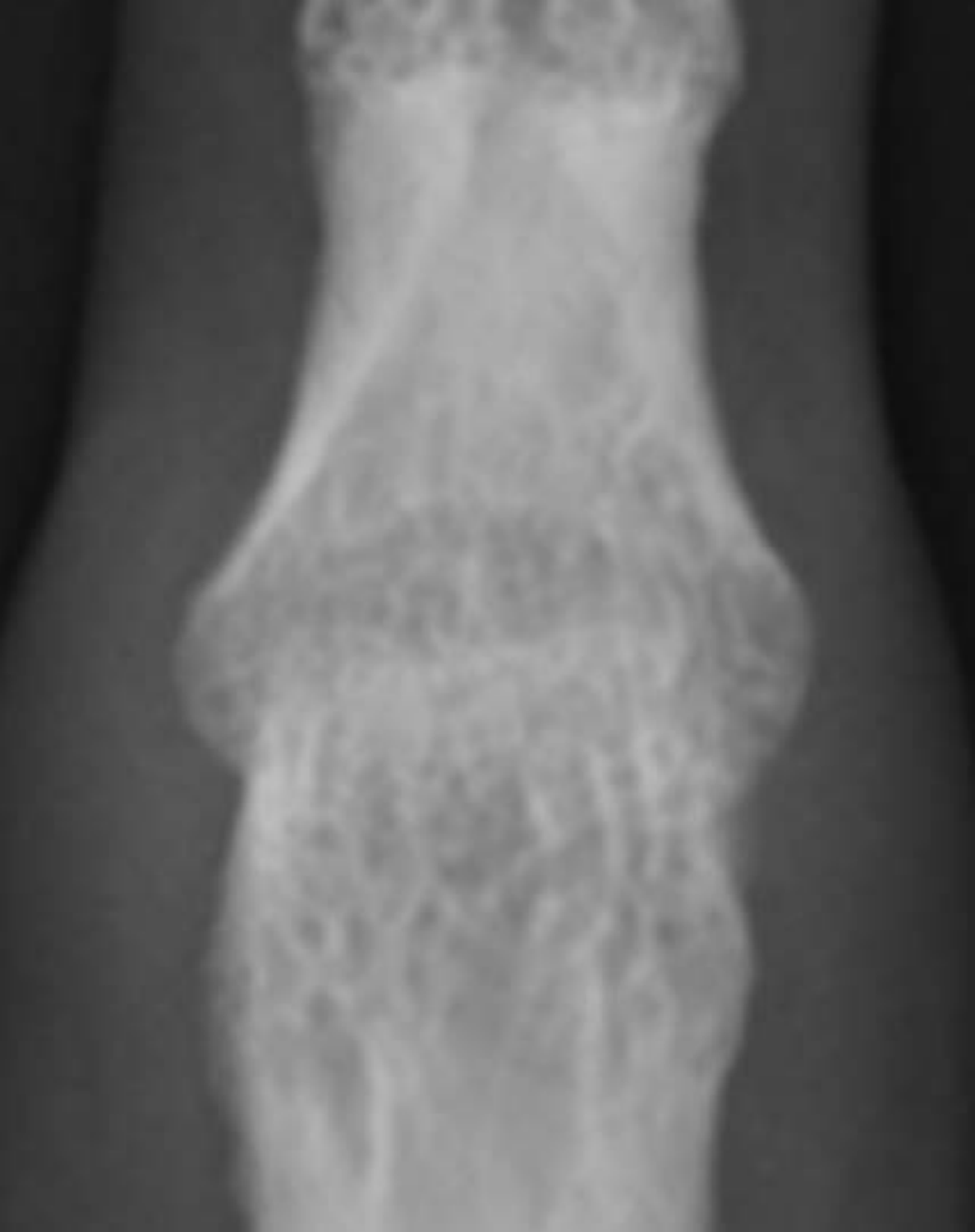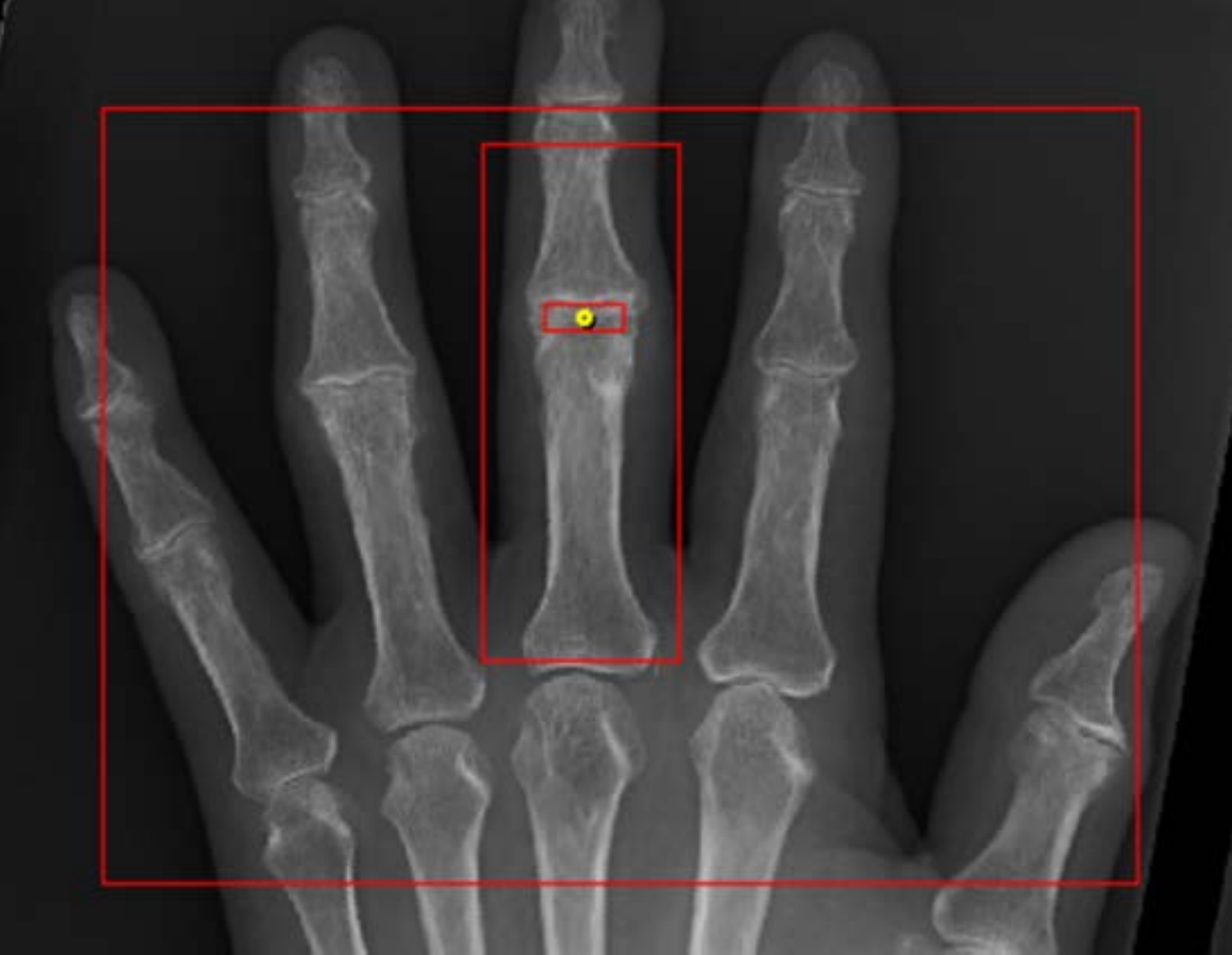